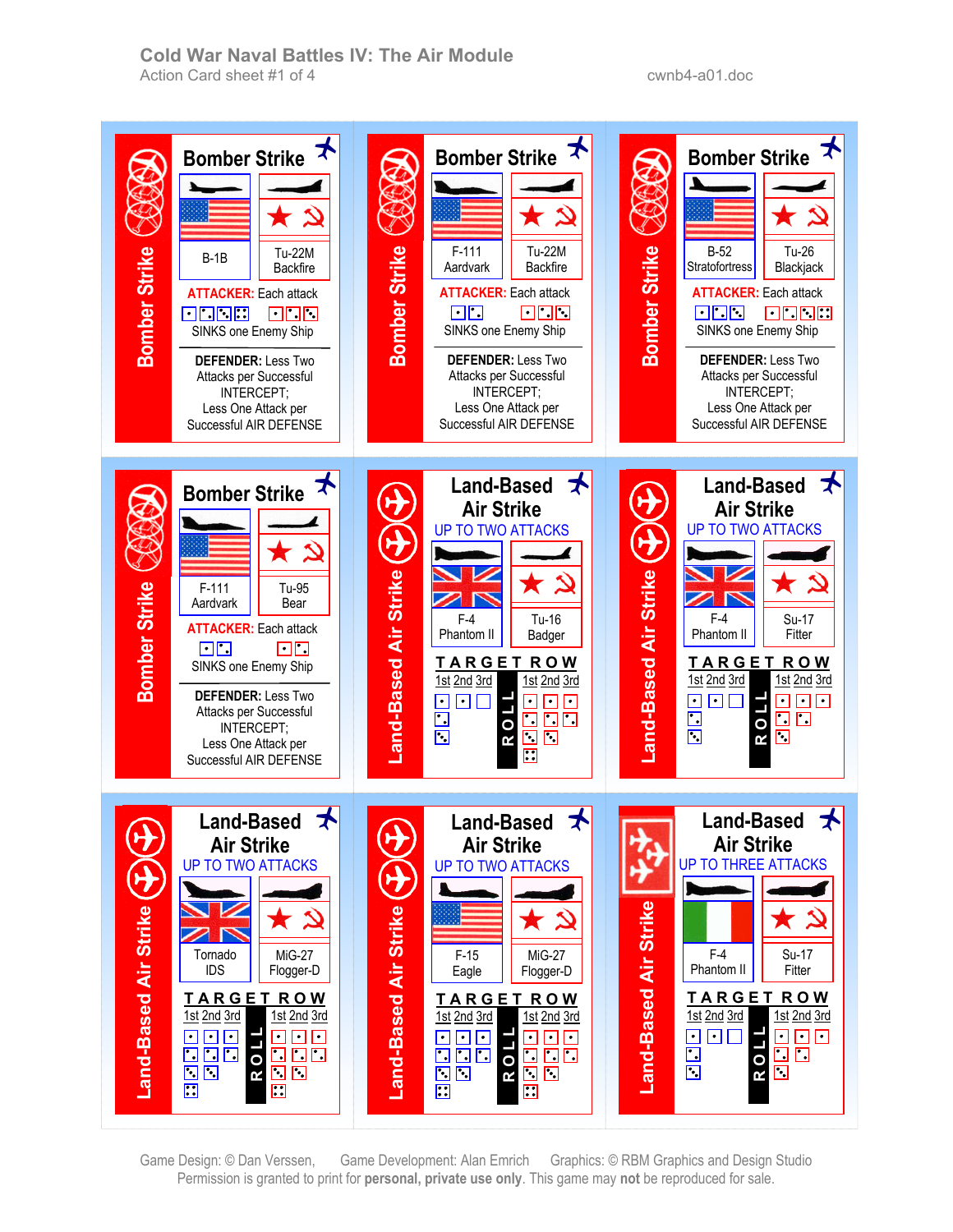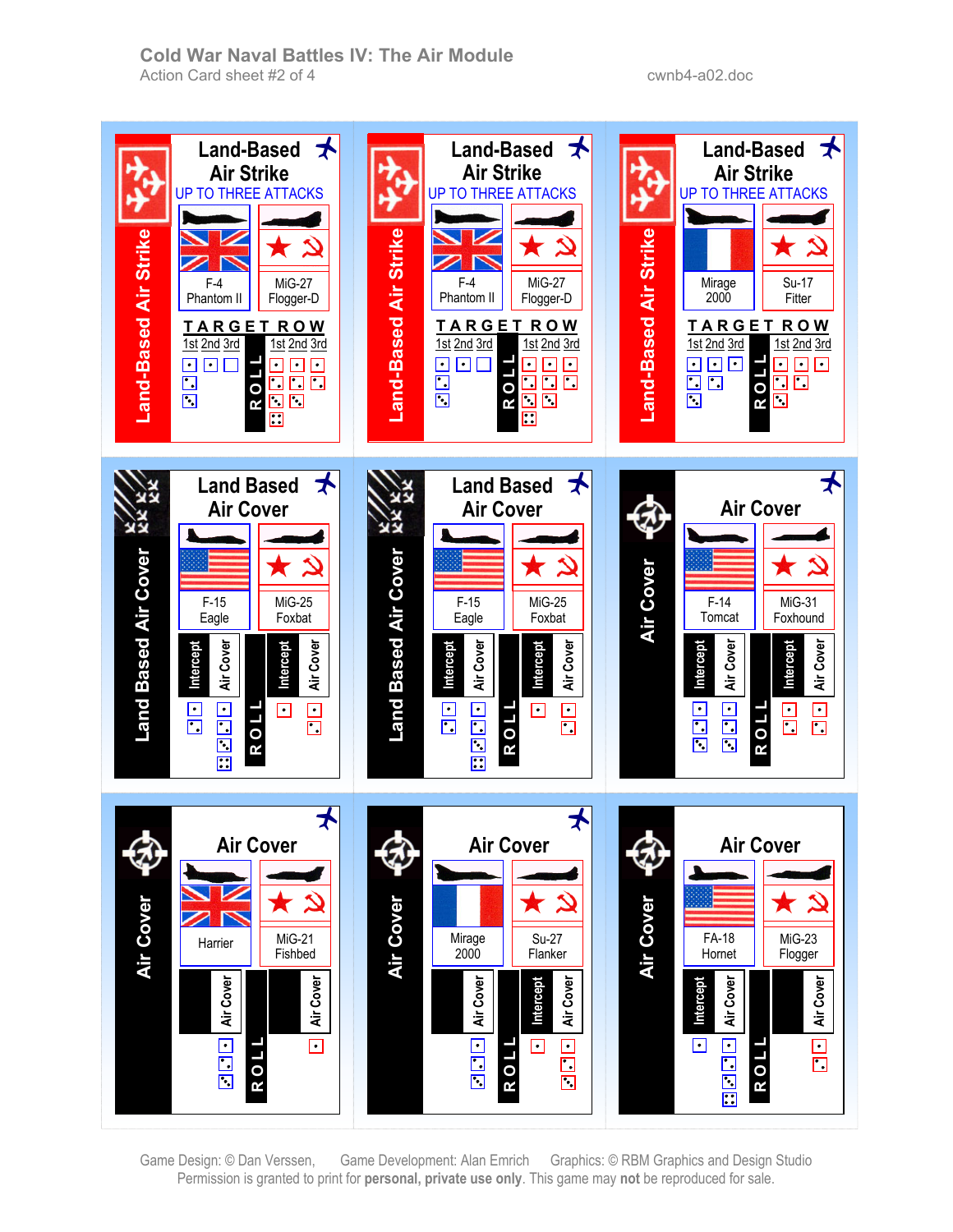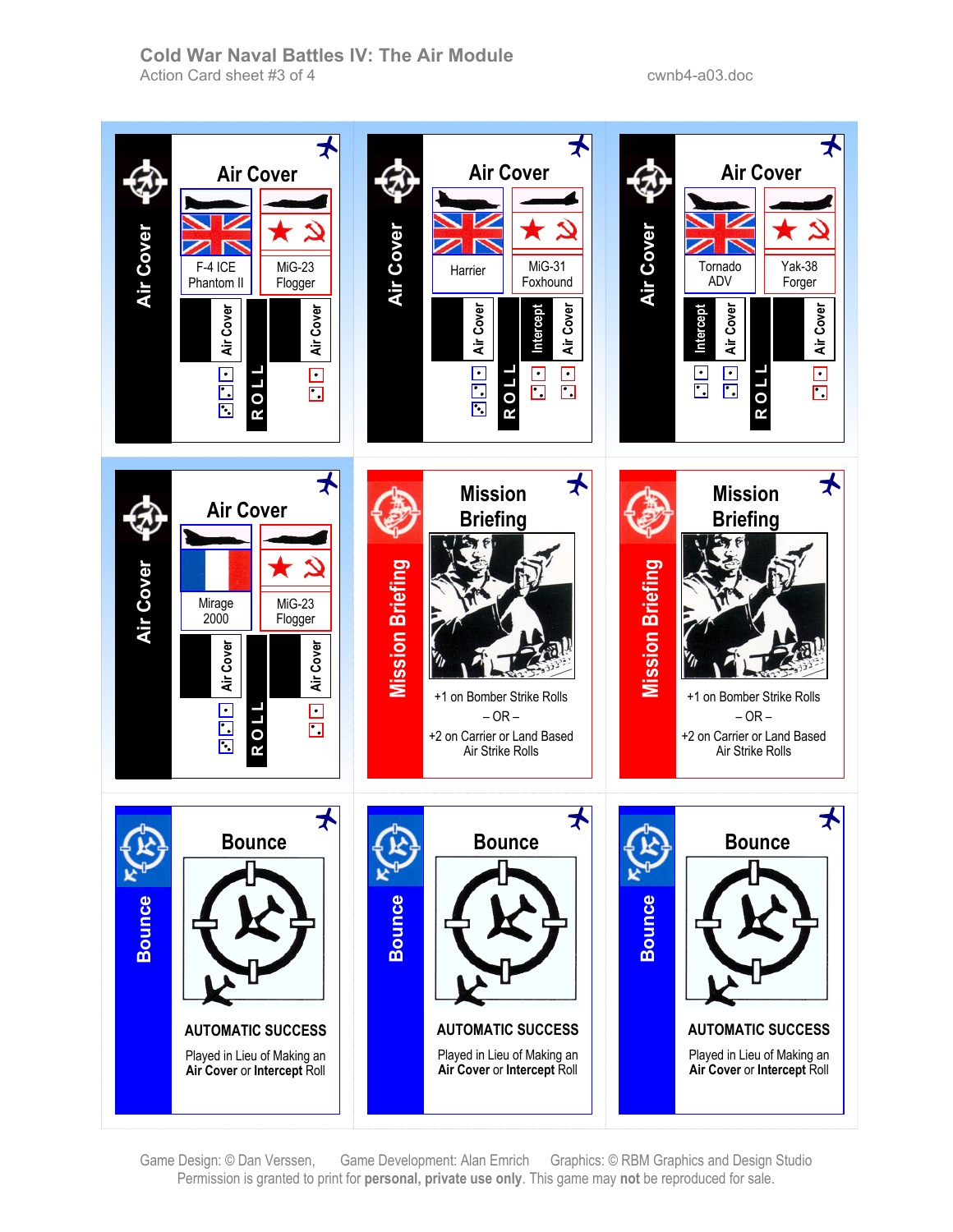### **Cold War Naval Battles IV: The Air Module**  Action Card sheet #4 of 4 cwnb4-a04.doc

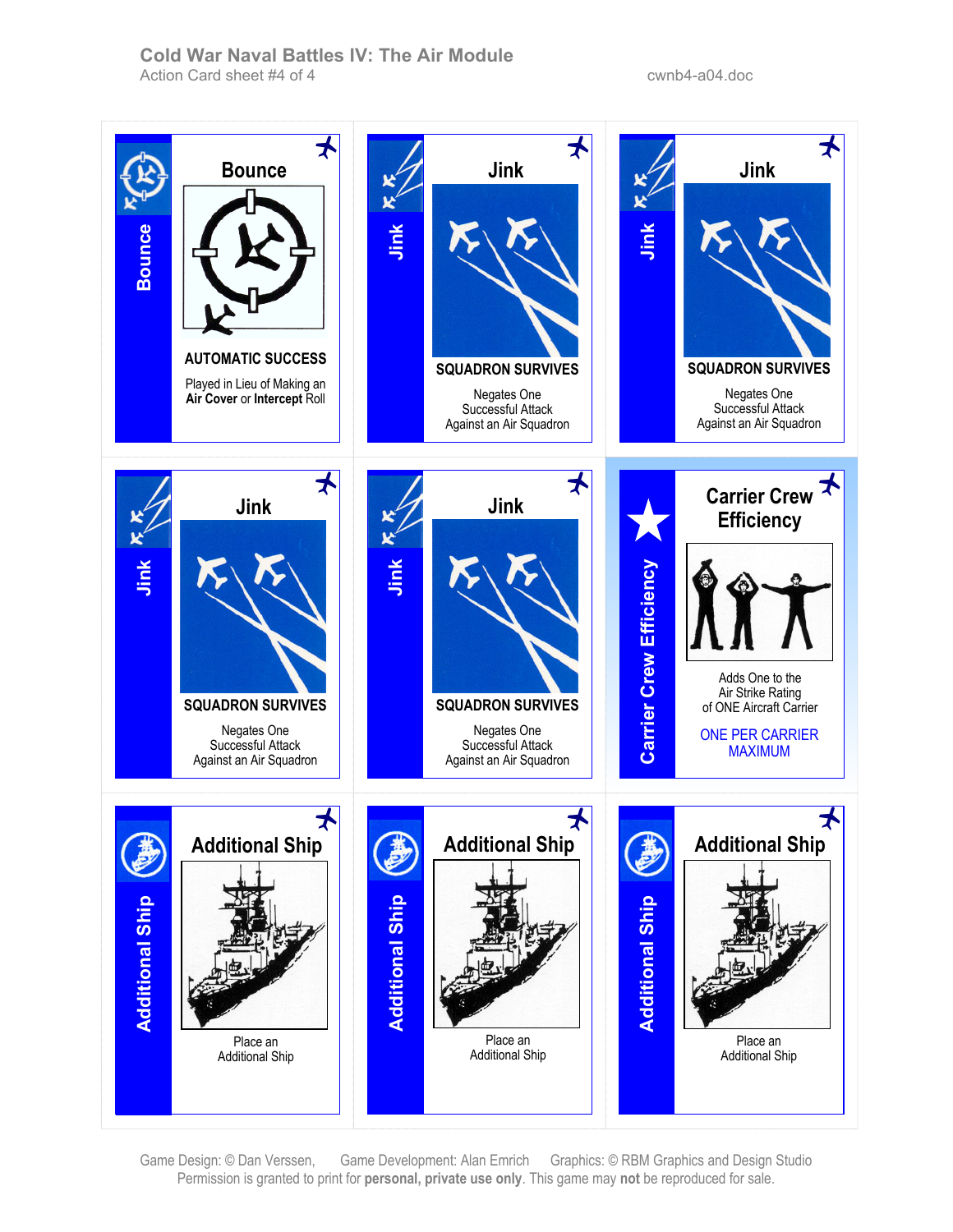### **Cold War Naval Battles IV: The Air Module**  Action Card sheet back #1 for regular Action Cards cwnb4-aback1.doc



















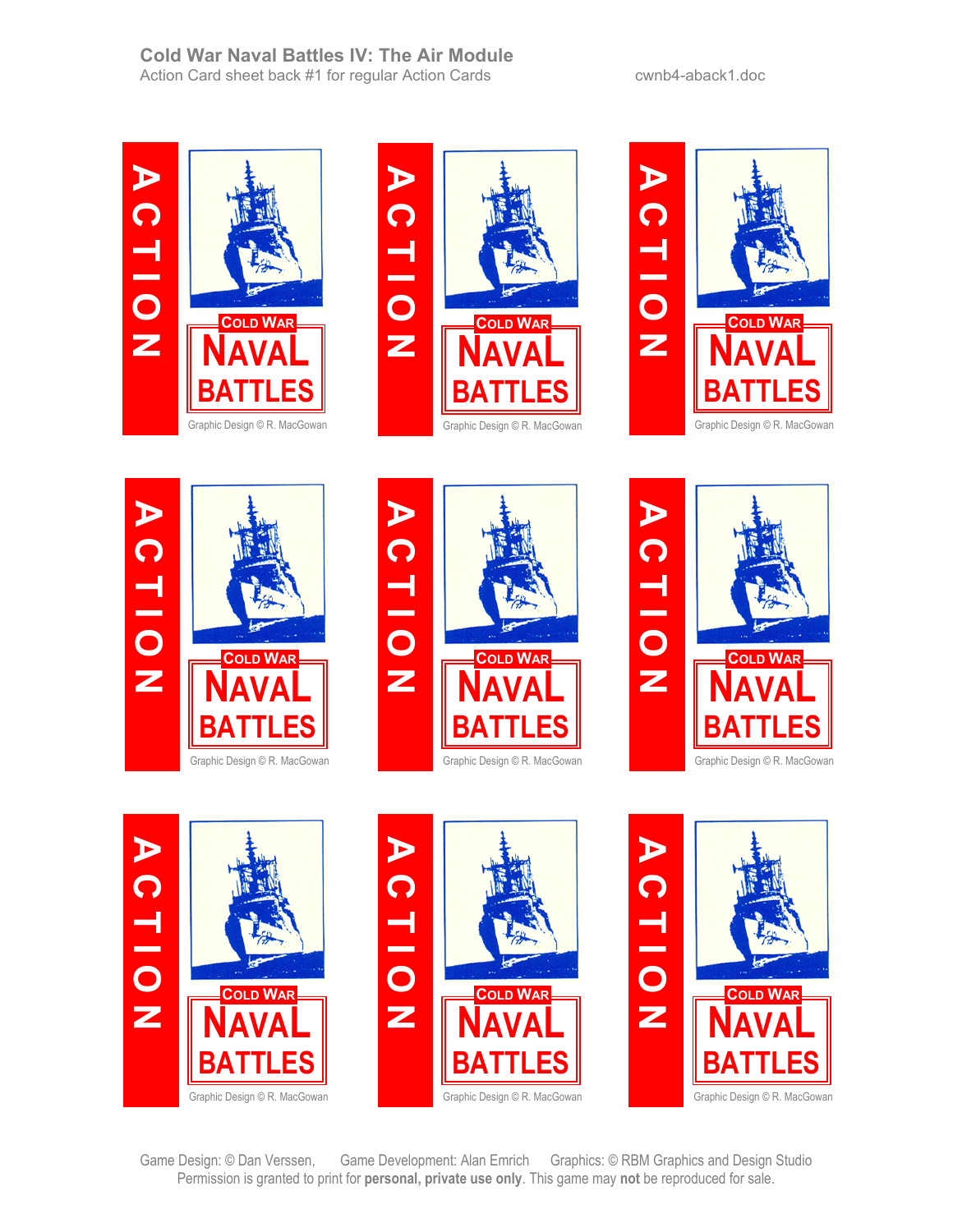





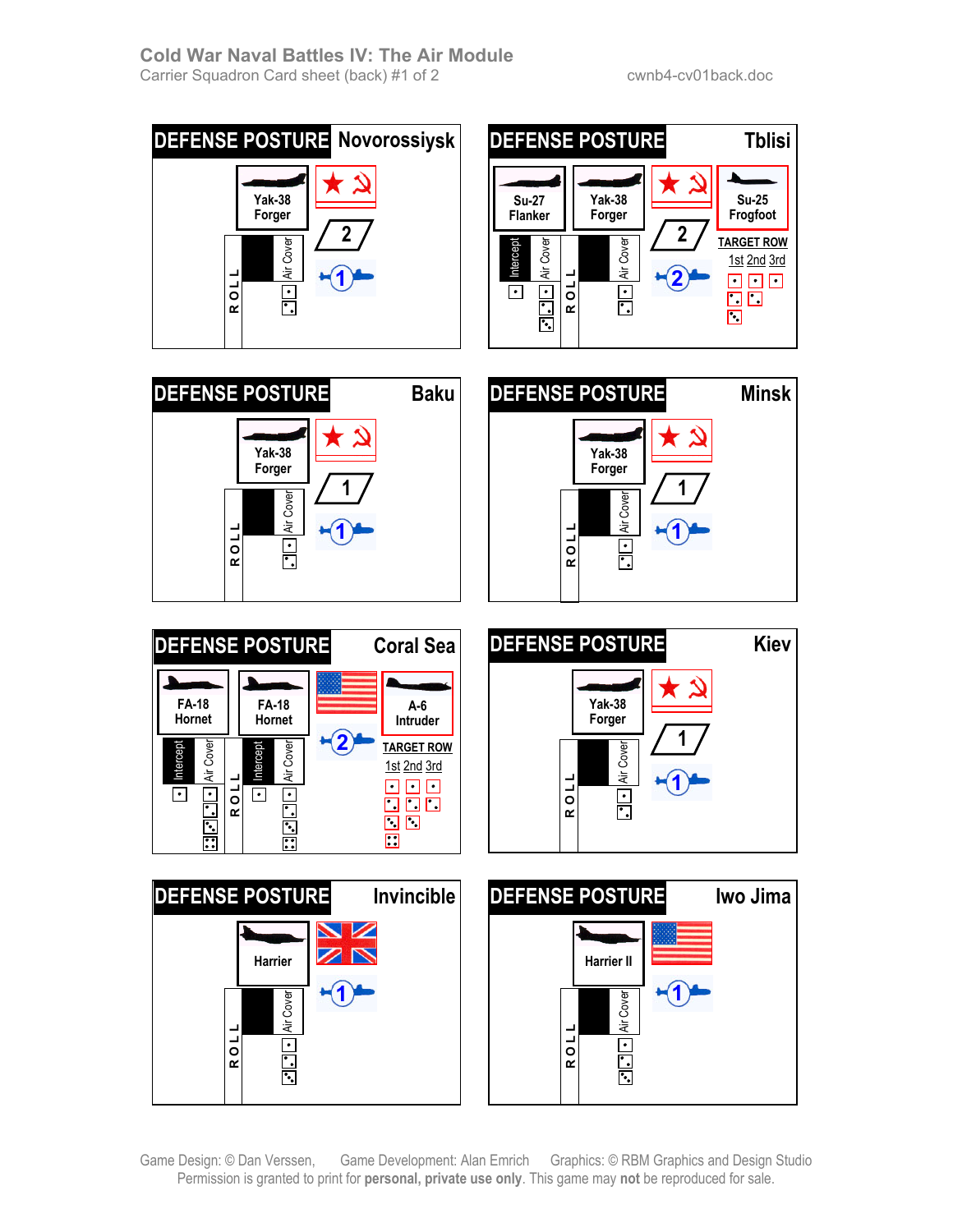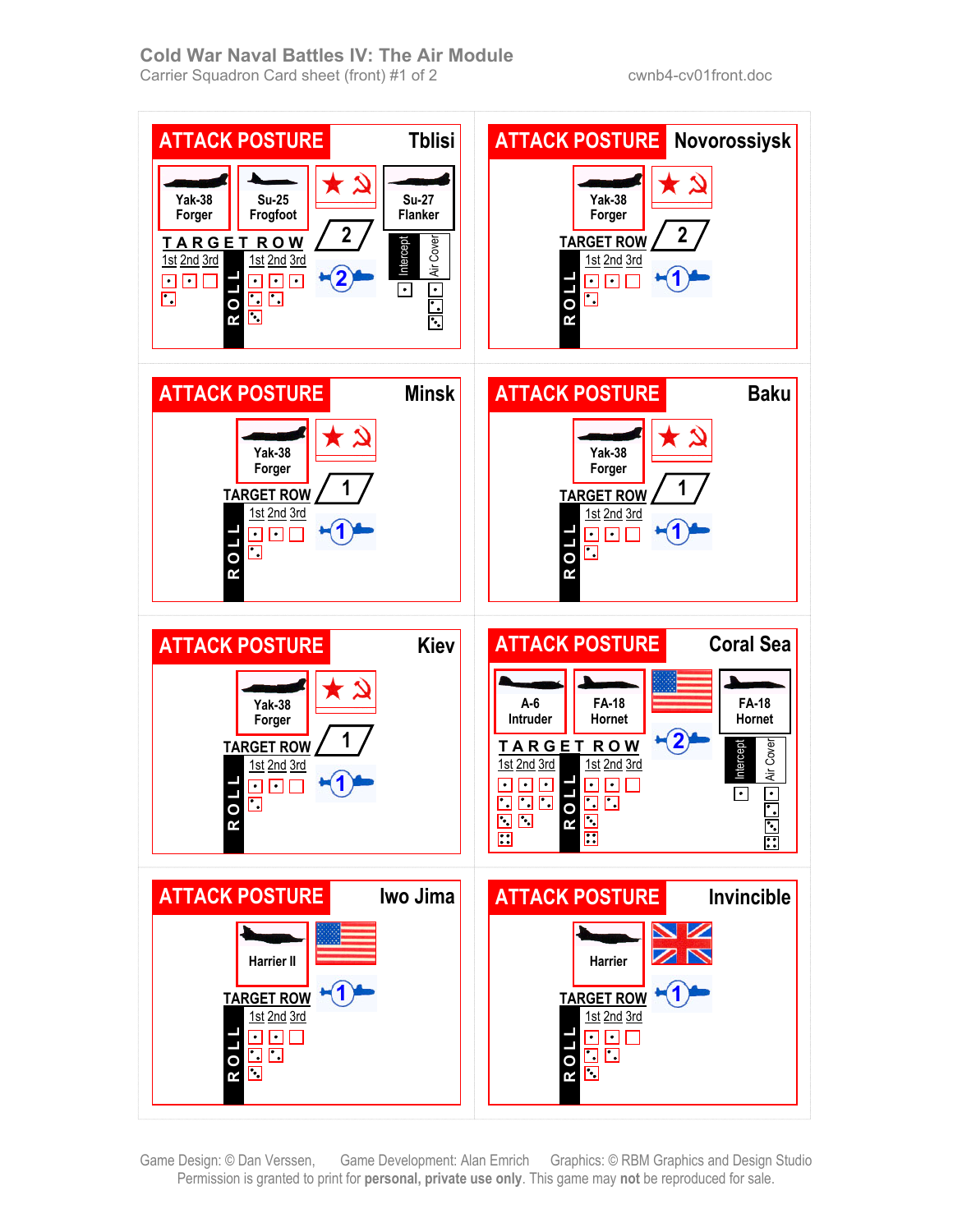













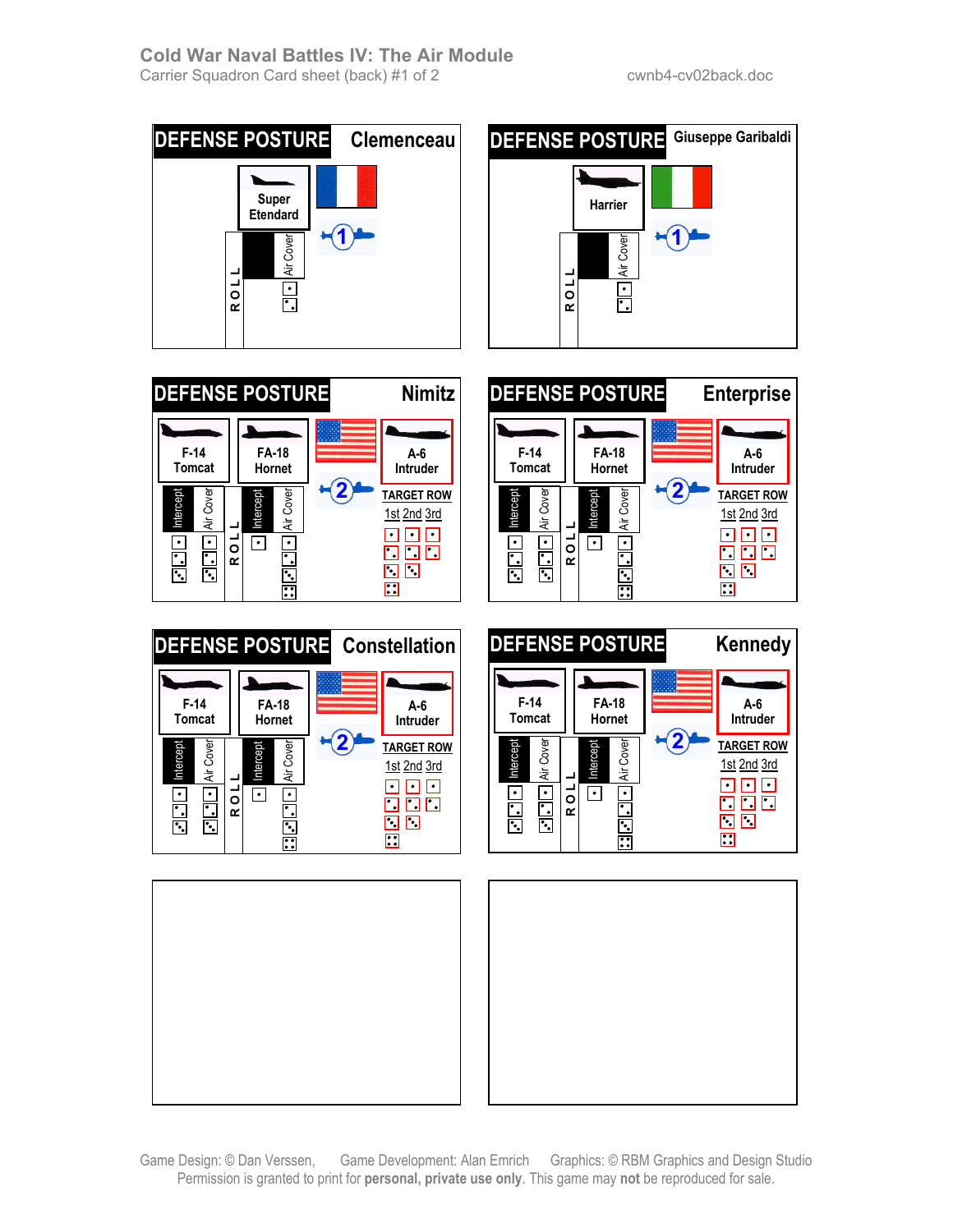### **Cold War Naval Battles IV: The Air Module**  Carrier Squadron Card sheet (front) #2 of 2 cwnb4-cv02front.doc

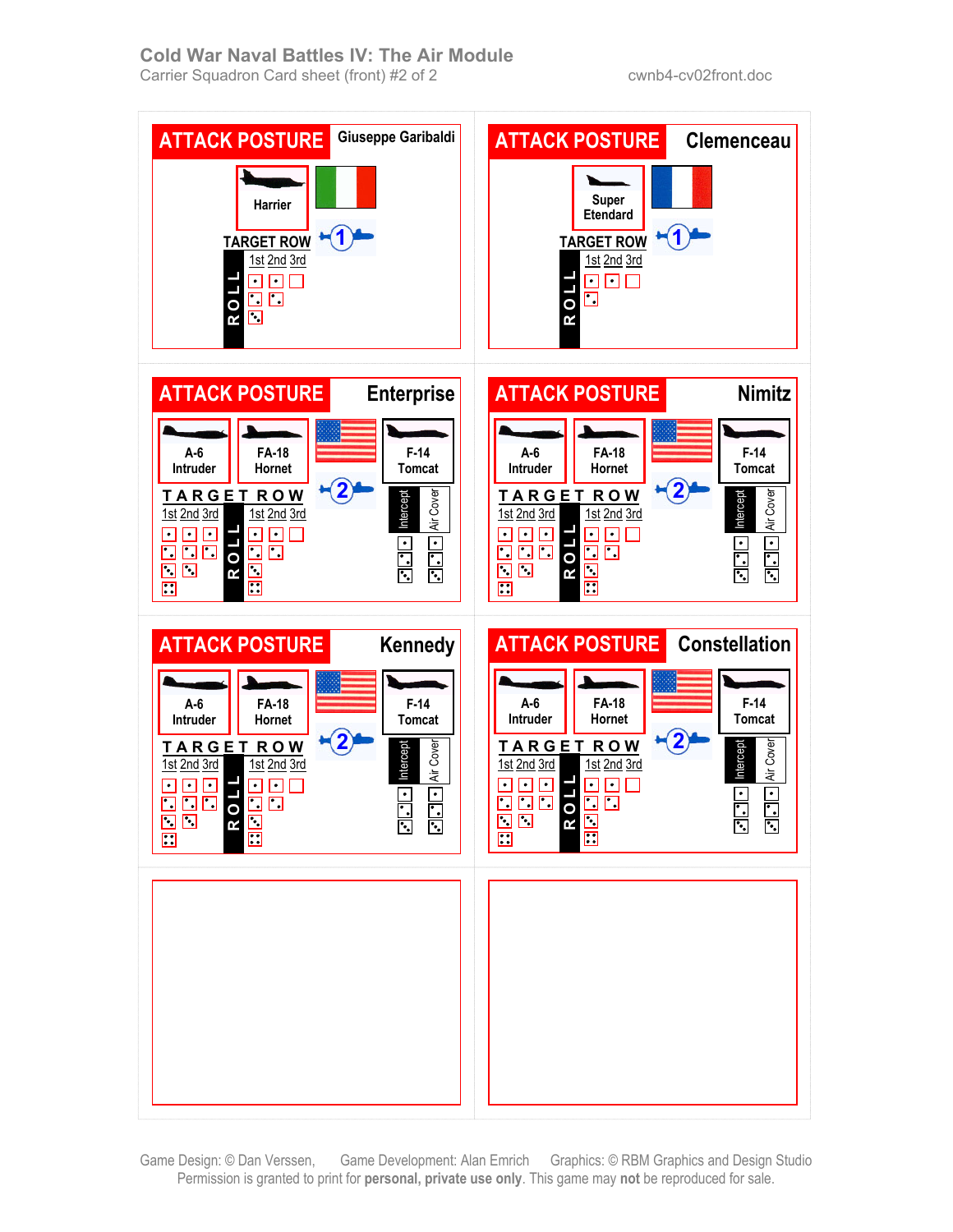Last Revised: 7 May, 2002

| 10. "Carrier Modified" Action Cards  9               |  |
|------------------------------------------------------|--|
|                                                      |  |
|                                                      |  |
|                                                      |  |
|                                                      |  |
|                                                      |  |
|                                                      |  |
|                                                      |  |
|                                                      |  |
|                                                      |  |
|                                                      |  |
|                                                      |  |
|                                                      |  |
|                                                      |  |
|                                                      |  |
|                                                      |  |
|                                                      |  |
|                                                      |  |
|                                                      |  |
|                                                      |  |
| 13.3 Realistic Area Defense / Offense Limitations 11 |  |
|                                                      |  |
|                                                      |  |
|                                                      |  |
|                                                      |  |
|                                                      |  |
|                                                      |  |
|                                                      |  |
|                                                      |  |
|                                                      |  |

# **1. Introduction**

*Cold War Naval Battles IV: The Air Module* is an expansion for the *Cold War Naval Battles* series of card games. In this expansion kit, we take much of what is generic about the air power represented in the game and make it a bit more specific, indicating types of aircraft and To Hit die roll spreads that more accurately reflect their individual abilities. In addition to replacing the generic Air cards with specific ones, new Air Module Action cards are also included (Mission Briefing, Jink, and Bounce). Finally, working the flight decks of one's Aircraft Carriers becomes a game within the game as they receive individual air components to operate and posture.

Note that you **must** have a copy of *Cold War Naval Battles* (a.k.a. 'the basic game') in order to use the additional material in this expansion kit.

# **2. Components**

*Cold War Naval Battles IV: The Air Module* consists of the following parts:

- This rules booklet
- 10 new Action cards (Mission Briefing, Jink, and Bounce)\*
- 22 replacement Air cards (replacing the generic Air Cover,
- etc. Action cards)\* • 14 Carrier Air Group cards

\* Each marked with an airplane symbol  $(\star)$  in the upper-right corner of the cards so that they can be easily sorted out should you wish to play again without the Air Module expansion.

# **2.1 Printing and Cutting the Cards**

There are four Action Card Front Sheets that use the standard Action Card Back Sheet. These cards can be easily identified and separated from out from your Action deck by their distinctive airplane symbol on the top-right of their faces. In addition, there are two, two-sided Carrier Air Squadron Card Sheets.

Print these cards on white 8.5" x 11" cardstock paper sheets (65# paper that is commonly available) with a color printer and cut them along the gray cut lines shown on their front sides.

# **2.2 Progressive Rules Booklets**

This rules booklet includes all of the rules for every previous version of *Cold War Naval Battles* (i.e., the standard game, *CWNB II: Action*, and *CWNB III: Reinforcements*). All of the new stuff added in *this* expansion kit, going forward from this rule, **is shown in blue type**.

# **3. How to Win**

The object of a game of *Cold War Naval Battles* is to be the first player to score 180 or more points at the conclusion of a round of play; if more than one player does so, the player with the higher total wins. A round of play ends one complete series of Player Turns *after* the last Action card is drawn from the Draw Pile.

# **3.1 General Description of Play**

During each Player Turn, the acting player can reposition a ship in their Task Force, have their submarines 'go passive,' play Action cards allowing them to receive additional ships, retreat, or attack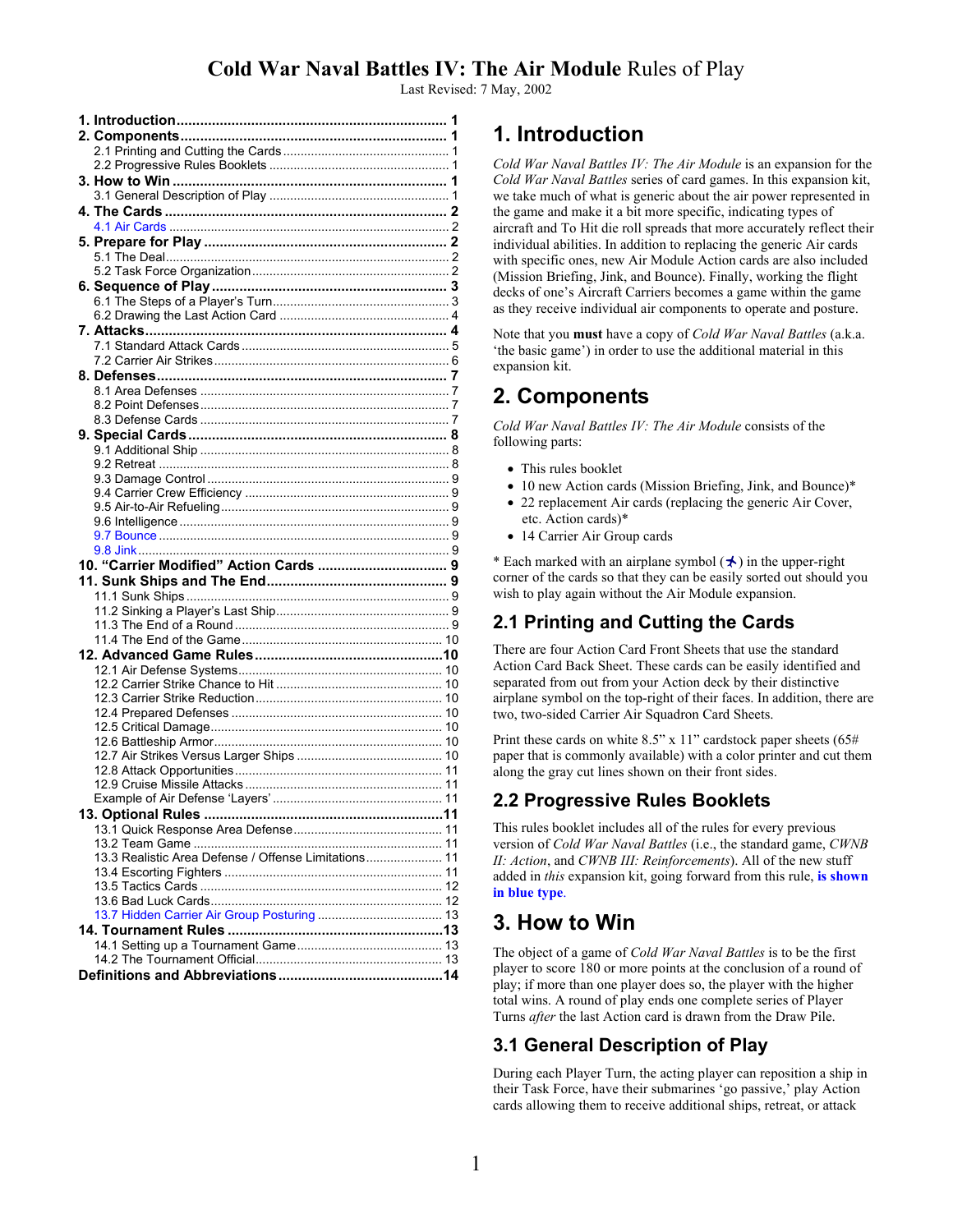Last Revised: 7 May, 2002

other players' ships, discard any unwanted Action cards in their hand, and then draw their hand back up to seven cards.

Players receive the point values indicated on the Ship cards at the end of a round for every enemy ship sunk **and** for all of their own surviving ships (less the value of any Damage cards on them).

# **4. The Cards**

Below is a sample Ship card:



### **4.1 Air Cards**

The new Air cards show 'Squadrons' of planes on them. Each Squadron on an Air card has a nationality, a silhouette (Squadron symbol), the type of aircraft in that squadron, and its To Hit numbers versus ships (by target row) or aircraft (Intercept and Air Cover).

### **4.12 Carrier Air Groups**

Note that although the Carrier Air Group cards are of the smaller, Action card size, they are *not* held in a player's hand. They are placed on their designated Carrier with the top of the Air Group card positioned just below the ship's silhouette and to the left of its Point Value (which should always remain visible).

### **4.13 Which Squadron Do I Use?**

On all of the various Strike and Cover cards, there is both an Allied and a Soviet nationality Squadron listed. Players use the same Squadron nationality type as whatever the majority of the ships (including submarines) in their Task Force are (either Allied or Soviet). If a player has an equal number of both nationalities in his Task Force (Allied and Soviet), or no ships at all, he may decided on a card by card basis which nationality Squadron to fly for that Air card.

# **5. Prepare for Play**

Here is how to set up for a round of play:

## **5.1 The Deal**

Divide all of the Ship cards into four piles by type as described below:

- **Pile #1** contains all CV, CVN, CVH, and CVHG ship types.\*
- **Pile #2** contains all BB, CHG, CA, CG, CGN and LPH ship types.
- **Pile #3** contains all SS, SSN, and SSGN ship types.
- **Pile #4** contains all DD, DDG, FF, and FFG ship types.

\*Whenever a player receives a Carrier, he also receives its corresponding Air Group card. It is placed with its top edge just below the ship's silhouette and to the left of its Point Value (which should always remain visible), either side up. The two cards function together as a single unit for as long as that Carrier is in play.

Shuffle each pile and deal to each player: one card from each of piles 1, 2, and 3, and four cards from pile 4 (for a total of **seven** Ship cards dealt to each player). This will give each player a Task Force of relative equivalence. Place the four piles with remainder of the Ship cards face-up in a visible location near the center of the table. Each constitutes a *Ship deck* of the appropriate number (1 through 4). **Important:** only the top card of each Ship deck should ever be visible. *No peeking beneath the top cards!* 

Replace all of the Air cards that have a **green** border along their **lower half** with their Air Module counterparts. These will include eight Air Cover, two Land Based Air Cover, and four each of the Bomber Strikes, Land Based Air Strikes (two attacks), and Land Based Air Strikes (three attacks). In addition, add the two Mission Briefing, four Jink, and four Bounce Actions cards to the deck.

Shuffle the agreed upon Action cards together and deal **seven** to each player. Place the remainder of the Action cards **face-down** in the center of the table; these Action cards constitute the *Draw Pile*.

**Note** that players may not want to include the Tactics and/or Bad Luck cards right away.

- When using only the Tactics cards without the Bad Luck cards, secretly select four (4) Tactics cards at random and shuffle them into the Action deck *prior to* the deal.
- When using only the Bad Luck cards, secretly select seven (7) Bad Luck cards at random and shuffle into the Action deck *after* the deal before commencing the game.
- When using both the Tactics and Bad Luck cards, you can add any or all of them into the Action deck (it's safe, as they tend to offset each other); Tactics cards *prior to* the deal, Bad Luck cards *after* the deal.

**Designers' Note:** If you're lazy and leave the Bad Luck cards in for the deal, any Bad Luck cards received during set up are replaced from the Draw Pile with non-Bad Luck cards before the game begins. Reshuffle the discarded Bad Luck cards into the Draw Pile when this happens.

# **5.2 Task Force Organization**

A player's ships are collectively known as a 'Task Force.' Ship cards must be placed face-up on the table and may be arranged in up to three rows in front of their owning player. The ships in the row closest to the center of the table constitute that player's 'first row' of ships known as *Pickets*. The ships in the middle or 'second row' are called *Screening Vessels*, while those in the 'third row' (the one closest to their owning player) are dubbed the *Core Group.*

**Designers' Note:** These three rows of ships should be envisioned as a 'circle' of protection around the Core Group. That is, the Core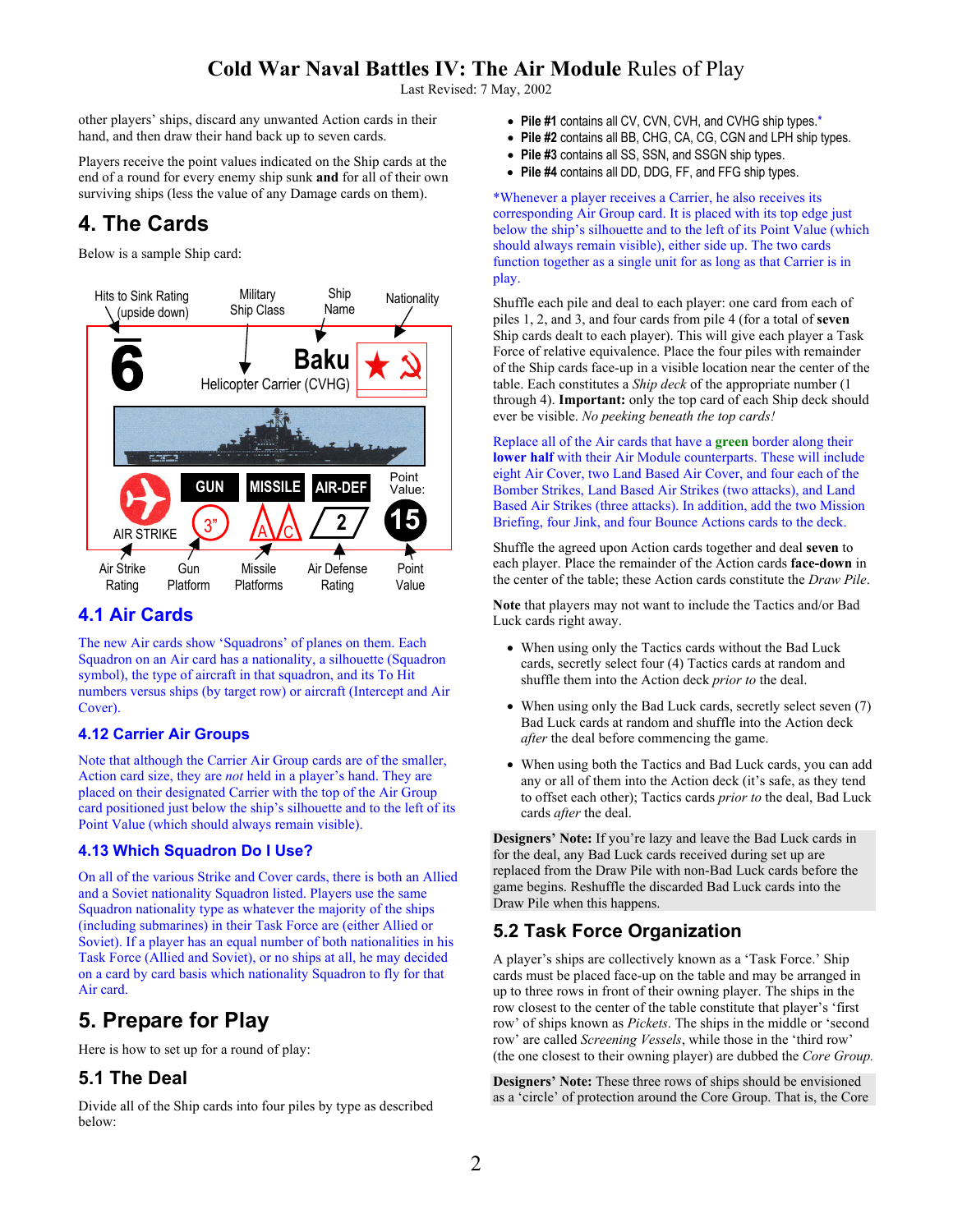Last Revised: 7 May, 2002

Group is protected by the Screening Vessels and, further out, by the Picket Ships.

### **5.21 Ships in Row Requirement**

There is no minimum or maximum number of ships a player must have in a row. In fact, there is no requirement for *any* ships to be placed in the second or third rows (i.e., they could all be placed in the first row). However, in order for there to be a second row, there must be at least one ship in the first row; and in order for there to be a third row, there must be at least one ship in each of the first and second rows. When the last remaining ship in the first or second row is sunk, all the ships in the rows behind it move forward one row.

**For Example:** If all the ships in the first row are sunk, the ships in row two now constitute the first row and those in row three are now in the second row. They must all move forward by one row.

### **5.22 Weapon Range by Row**

Gun attacks may only be conducted by ships in the first row, and only against enemy ships in *their* first row.

Missile attacks may be made only by vessels in the first *two* rows, against enemy vessels in *their* first two rows (exception, see "Submarines in a Task Force," below).

Ships in the third row may only be attacked by enemy submarines and Air Strikes; only aircraft carriers in the third row may attack enemy vessels (by launching Air Strikes).

### **5.23 Submarines in a Task Force**

Submarines in a player's Task Force are placed to the right of his surface ships and are **not** considered to be in any row.

Submarines have two sides or 'faces.' On their *active* (normal) side they are in an attack posture and are themselves more vulnerable. On their *passive* (back) side they are in a defensive posture providing them maximum protection. All submarines commence play 'in passive mode' (that is, with their passive side up).

### **5.24 Submarines in Combat**

Submarines may make their torpedo or missile attacks on *any*  enemy ship in *any* row; they may also make torpedo attacks (only) against enemy submarines.

Submarines are never vulnerable to any type of gun or missile attack, nor to Air Strikes. Only torpedoes or ASW can attack submarines.



**Active mode:** Whenever a submarine in passive mode makes an attack, it is flipped to its active side.

**Passive mode:** Each turn, during a player's Step A.4 (Dive! Dive!), that player flips all his submarines to their passive side.

# **6. Sequence of Play**

Shuffle the **Player Order cards** (you must use at least as many as there are players, but you may use more to add suspense) and deal one to each player *face-down* (that is, with the Action card Summary side face-up). Each player examines his Player Order card, taking care to keep it hidden from the other players. The player holding the lowest value card (usually #1, but it could be higher if you used more Player Order cards than there are players) reveals this fact and commences his turn. At the completion of this turn, the player holding the next highest card (usually  $#2$ ) reveals it and conducts *his* turn and so on until all players have completed their respective turns. When that is done, the Player Order cards are again reshuffled and dealt out, thus commencing another series of player turns.

The **Action Card Summary** on the back of the Player Order cards is a handy reference that indicates which attacks are countered by what defenses in *Cold War Naval Battles*.

## **6.1 The Steps of a Player's Turn**

Each player's turn must rigidly follow this sequence of steps:

### **A. Prepare for Action**

This step is where the pre-combat 'housekeeping' takes place.

#### **1. Clear the Decks!**

Discard any 'Retreat,' 'Area Defense,' and/or 'Carrier Crew Efficiency' cards you played during the previous turn (see below). Note that whenever cards are discarded, they are placed face-up in a *Discard Pile* adjacent to the *Draw Pile*.

#### **2. Fog of War**

Roll a single six-sided die. The result is your Fog of War allotment number for that turn, indicating how many 'actions' you may perform during Step B.1 (Battle Stations!) and what caliber of Additional Ship card you'll receive (if you play an Additional Ship card this turn, see 9.1). This Fog of War element represents uncertainty and chance involved in any military endeavor (accidents, luck, weather, illness, Murphy's Law, and so forth).

#### **3. Adjust Formation**

You may now move **one** ship (and *only* one ship) to an adjacent row. You cannot move ships in front of your first row (i.e., you cannot create a new, single-ship 'first row') nor move the only ship in rows one or two if there are ships in the row(s) behind them. In other words, you **cannot** use the movement of a single ship to change the row status of any *other* ship in that Task Force (by forcing them to move forward according to rule 5.3).

**For Example:** A Task Force has two ships in its first row, one in its second row, and none in its third row. The only legal ship moves would be to either move one ship from the first row back to the second row or the ship in the second row up into the first row.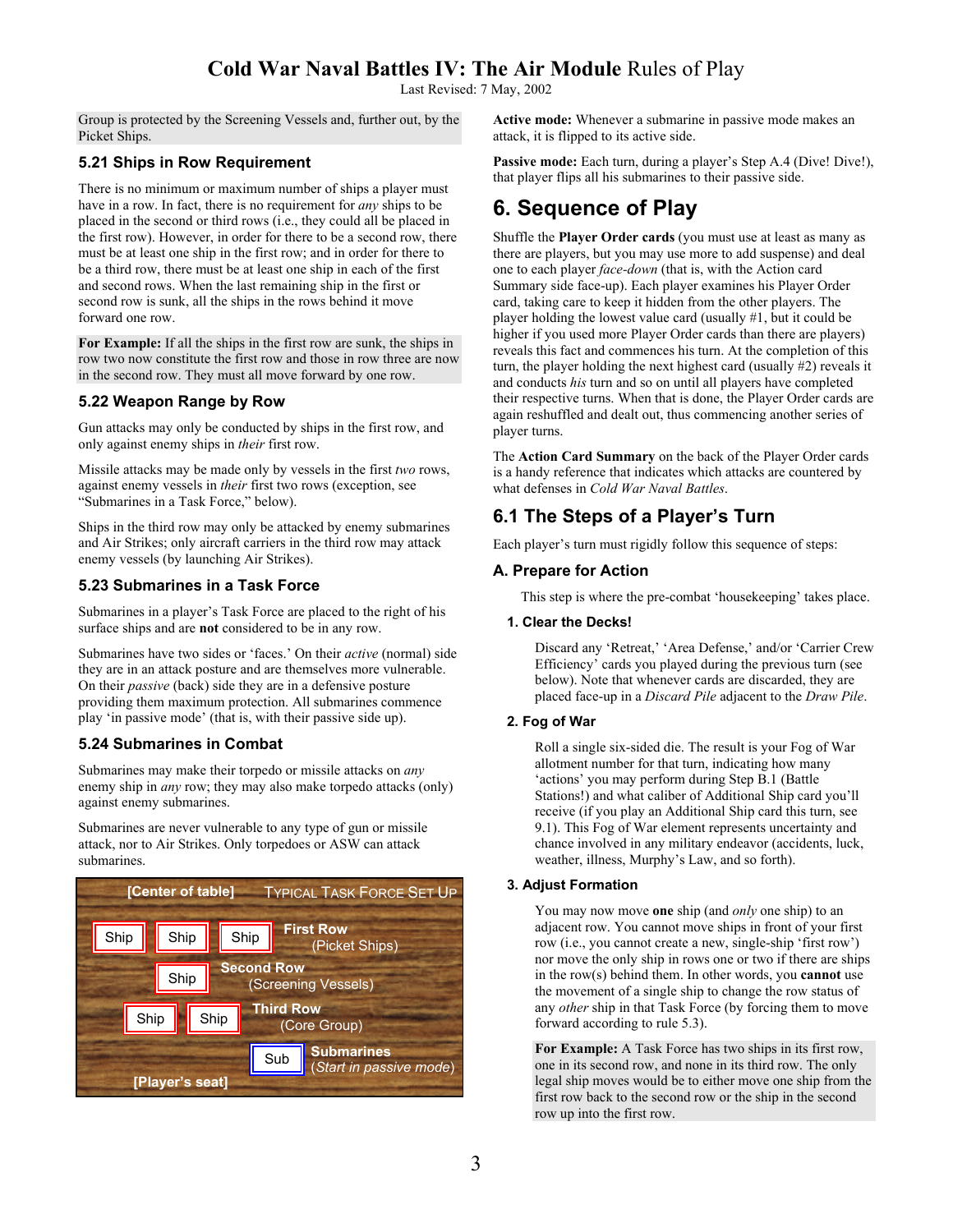Last Revised: 7 May, 2002

Now let's reverse that. There is only one ship in the first row, two in the second row, and none in the third row. The only legal ship moves would be to take one of the two ships in the second row and either move it forward or backward one row.

#### **4. Dive! Dive!**

Any or all of your submarines that you desire may change from *active* to *passive* mode at this time. Simply flip them over from their active to their passive side.

#### **5. Ship, Ahoy!**

You may now play any or all *Additional Ship* cards in your hand one at a time. For each Additional Ship card played, place it in the Discard Pile and take the top card in the Ship deck and add it to your Task Force right away. It can be placed in any row (except for submarines, which are set aside in their place to the right and begin in passive mode) and is immediately available for action!

**Designers' Note:** You don't have to play your Additional Ship cards at the first opportunity. If the top card in the Ship deck doesn't interest you, you can always wait to see if someone else takes it before your next turn comes around. But the longer you wait, the longer you will have to do without that platform (ship) from which to attack; and remember, ships in your Task Force that survive the round score points for you!

#### **6. Retreat!**

If you have a Retreat card in your hand, you may play it at this time, placing it face-up in front of your first row to indicate to everyone that your Task Force has retreated.

A Task Force that retreats can neither attack nor be attacked until the beginning of its next turn (when the Retreat card is removed during Step A.1, Clear the Decks!).

In addition, the retreating player may conduct repairs by removing up to three *Damage cards* (see below) of his choice from the ships in his Task Force and placing them in the Discard Pile.

If your Task Force retreats, skip all of Step B (General Quarters) and go immediately to Step C (Ship Shape).

#### **B. General Quarters!**

This step is where combat takes place.

#### **1. Battle Stations!**

You may now perform a number of 'actions' (attacks and face-down Area Defenses, see rule 12.4) up to a total not exceeding your Fog of War allotment for that turn (from Step A.2, above).

Only one attack may be made for each gun, missile, torpedo, or Air Strike symbol on the Ship cards. Thus, you cannot use a single 'A' missile platform on a ship to launch two or more 'A' missile attacks during a single turn.

Attacking submarines automatically become *active*. Be sure to place them on their active side if they attack.

**Important:** *All* attacks are specified before any other player(s) play or reveal defense cards in response!

#### **2. Incoming!**

All attacks are resolved in the following order:

- 1. Gun, Missile, Torpedo, and ASW Attacks are resolved first.
- 2. Minefield Attacks are resolved second.
- 3. Finally, after all of these have been completed, *then* Air Combat takes place in the following sequence:
	- A. **Intercept Combat** (remove Squadron losses)
	- B. **Air Cover Combat** (remove Squadron losses)
	- C. **Air Defense Combat** (remove Squadron losses)
	- D. **Air Strike Combat** (remove Ship losses)

#### **C. Ship Shape**

This step is where post-combat 'housekeeping' takes place.

#### **1. Work the Hangers**

Each Carrier's Air Group card has two sides indicating its Attack Posture (used for maximum striking power against enemy Task Forces) or Defense Posture (used for maximum protection of that Task Force). It is *only* during this Step that a Carrier can change its Air Group's posture (thus, players will have to think a turn ahead for their needs).

#### **2. Adjust Ordnance**

You may discard all unwanted Action cards from your hand. If you did not play an Action card during your turn, you *must* now discard at least one.

#### **3. Resupply**

Draw Action cards from the Draw Pile until your hand is replenished up to seven cards. Set aside any Bad Luck cards you may draw at this time and keep drawing until your hand has been replenished up to seven cards.

#### **4. Fortunes of War**

Any Bad Luck cards you just drew during you Step C.3 (Resupply) are now resolved. Afterwards, your turn is over.

## **6.2 Drawing the Last Action Card**

When the last Action card has been drawn from the Draw Pile, play continues until the end of the *next* complete series of player turns is completed, at which time the round is over and points are scored.

So, when the last Action card is drawn, keep playing. Finish the current series of player turns, and then shuffle the Player Order cards for one last series of player turns to end the round. Note that players will be skipping Step C.3 (Resupply), of course, since there are no more Action cards to draw; instead you'll be just playing your hands down.

# **7. Attacks**

**General Rule:** During Step B.1 (Battle Stations!), every Gun, Missile, Torpedo, Minefield, or ASW attack card played, or Air Strike die roll thrown, counts as one against that player's Fog of War allotment that turn. This allotment may *never* be exceeded during a player's turn, nor saved from turn to turn. Unused Fog of War points are simply lost.

**Attack cards have a red vertical bar along their left face.**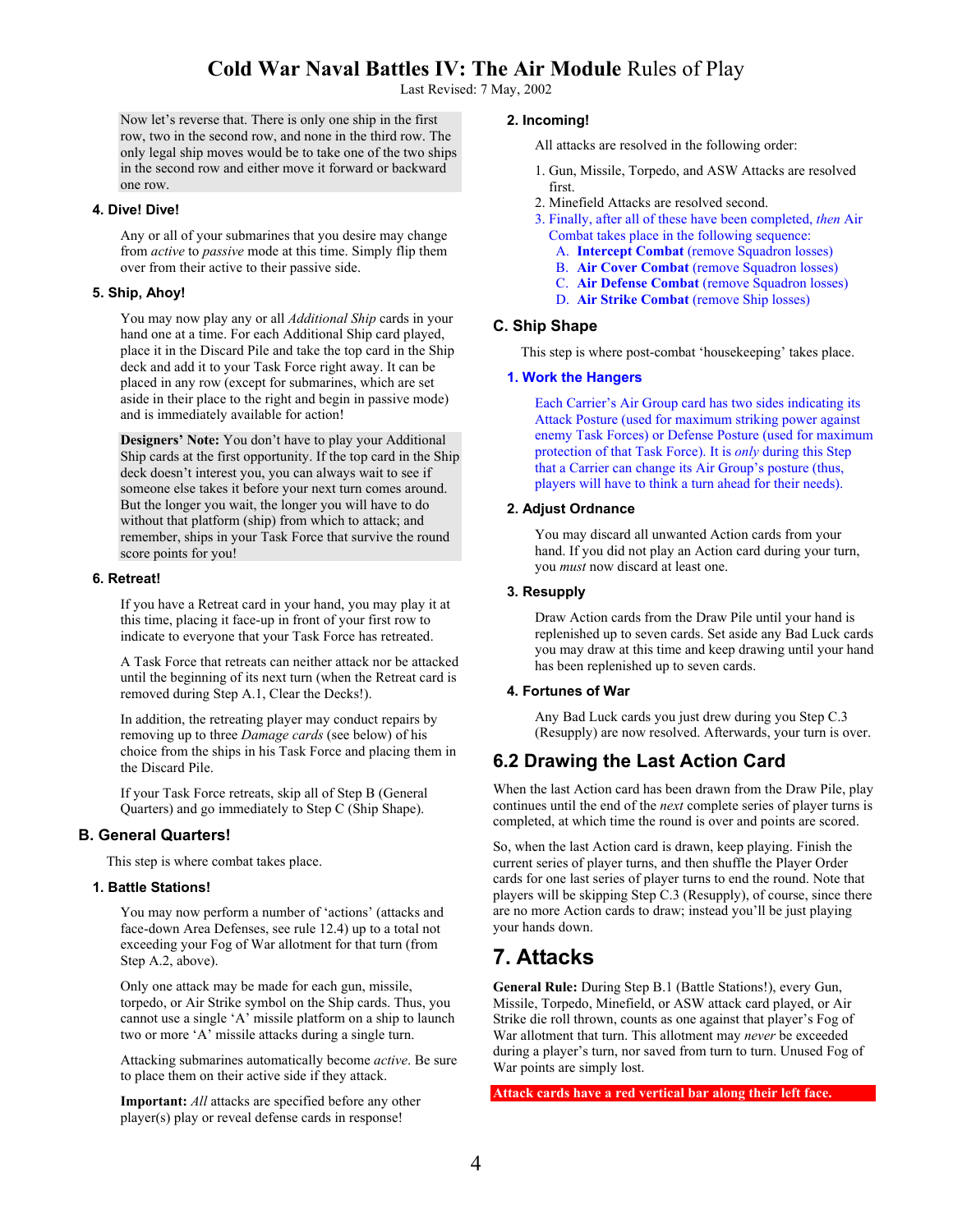Last Revised: 7 May, 2002

**Attack Sequence:** First, all attacks are declared during Step B.1 (Battle Stations!), either by playing attack cards on top of their targets or designating which ships are targeted by which Air Strikes. (A good method for designating Air Strikes is to put a die on the targeted ship for each Air Strike, with the top of the die indicating the Chance to Hit number that will sink that ship with that Air Strike). *After* all attacks are declared, the defending player(s, selected in any order that the attacking player chooses) have an opportunity to use any appropriate Defense card(s) in response during Step B.2 (Incoming!).

After any defensive measures have been taken, attacks that 'got through' are then resolved either by placing the Attack card under the target ship so that its damage value is visible near the ship's Hits to Sink rating (see 'Damage cards,' below) or by rolling the die to determine the outcome of attacks that require die rolls. All Gun, Missile, Torpedo, and ASW attacks are resolved prior to any Minefield attacks, and those are all resolved prior to any Air Attacks. *If you sink an opponent's ship, place it face-down in a pile in front of you; these are worth points at the end of the round.*

**Damage cards:** Attack cards that are placed under an enemy ship card to indicate they've inflicted damage upon it are known as 'Damage cards.'

# **7.1 Standard Attack Cards**

Gun, Missile, Minefield, and Torpedo Attack cards do specific amounts of damage as indicated by their 'minus' number. If they hit a ship and do not cause enough damage to sink it (that is, to bring to total damage to *equal or exceed* its Hits to Sink rating), they become Damage cards. That is, they are left under the ship that they hit with the damage amount protruding from the top of the ship card facing out toward the center of the table (thus leaving the ship damaged).

### **7.11 Gun Attacks**

Gun attacks come in three different sizes: 3", 5", and 16". In order to fire a given gun, a ship must have a Gun Platform symbol (as indicated on the Ship card) of the corresponding size. There are also generic size Gun Attack cards that can be used on any size Gun Platform.

Gun attacks may only be fired **to** and **from** ships in the first row (i.e., only Picket Ships can engage in gun duels).

Gun attacks are negated by either Evasive Maneuver or Damage Control cards.

### **7.12 Missile Attacks**

There are three different types of missiles, rated 'A,' 'B,' and 'C.' In order to fire a given missile, a ship must have a Missile Platform symbol (as indicated on the Ship card) of the corresponding type. There are also generic type Missile Attack cards that can be used on any type Missile Platform.

Missile attacks may only be fired by surface ships to and from the first *two* rows. Submarines may fire their missiles at *any* row (and, naturally, they must become *active* when they do so).

Missile attacks are negated by either Electronic Counter-Measures (ECM) or Damage Control cards.

#### **7.13 Torpedo Attacks and Submarines**

*Only* submarines can conduct Torpedo Attacks (and, naturally, they must become *active* when they do so). Torpedo Attacks are fired from submarines at *any* enemy ship regardless of its Task Force position. Thus, a submarine may attack a ship in *any* row (with torpedoes or missiles) **or** another submarine (with torpedoes only).

Torpedo attacks *against* active submarines use the card's Damage value, while those against *passive* submarines use the Torpedo Attack card's ASW Chance to Hit die roll instead. Note that a new type of Torpedo Attack card has been added with a lower Damage value but a higher Chance to Hit a passive submarine.

The **Los Angeles** class submarine is an excellent submarine hunter and therefore receives a plus one (+1) Chance to Hit modifier for its torpedo attacks against a passive submarine (as indicted under the word "HUNTER" on their Ship cards).

**Diesel submarines**, because of their slower and noisier engines, are poor hunters and therefore suffer a minus one (–1) Chance to Hit modifier for its torpedo attacks against a passive submarine (as indicated under the word "DIESEL" on their Ship cards).

Torpedo attacks are always negated by Evasive Maneuver or Damage Control cards.

#### **Submarines: A Reminder**

If a submarine launches any type of attack (missile or torpedo), it immediately becomes *active* until the owning player's next turn's Step A.4 (Dive! Dive!). This is indicated by turning the submarine over to its active side.

Submarines may only *be attacked* by Torpedo and ASW cards. Submarines are never vulnerable to any type of Air Strike, Gun, Minefield, or Missile Attack.

#### **7.14 Minefield Attacks**

Minefield Attack cards require no launching platform. (Minefields can be laid by many different delivery systems, including surface ships, aircraft, and submarines.)

Minefield Attacks are not targeted at a specific surface ship; instead, they are targeted at *all* the surface ships in the enemy Task Force and *may* hit one of them according to the following rules:

- **1. Designate:** Assign as many ships as possible in the enemy Task Force's first row a single number from one through six. If there are more than six ships in the enemy's first row, you may choose to number any six you want. If there are fewer than six, all the unassigned numbers become 'Attack Second Row Chances.'
- **2. Roll:** Roll a die. If the number rolled is one that was assigned to an enemy ship, that ship is hit by the Minefield Attack card and can be negated by a Damage Control card played in response. If the number rolled is an 'Attack Second Row Chance,' repeat Step 1 (above) with the second row ships as the designated targets and any excess numbers being 'Attack Third Row Chances' that, if rolled, will repeat this procedure for a final time with excess numbers being 'Miss Chances.'

If the Minefield Attack misses all the ships in all three rows, it has no effect and is discarded.

Minefield attacks are stopped by either Mine Sweepers or Damage Control cards.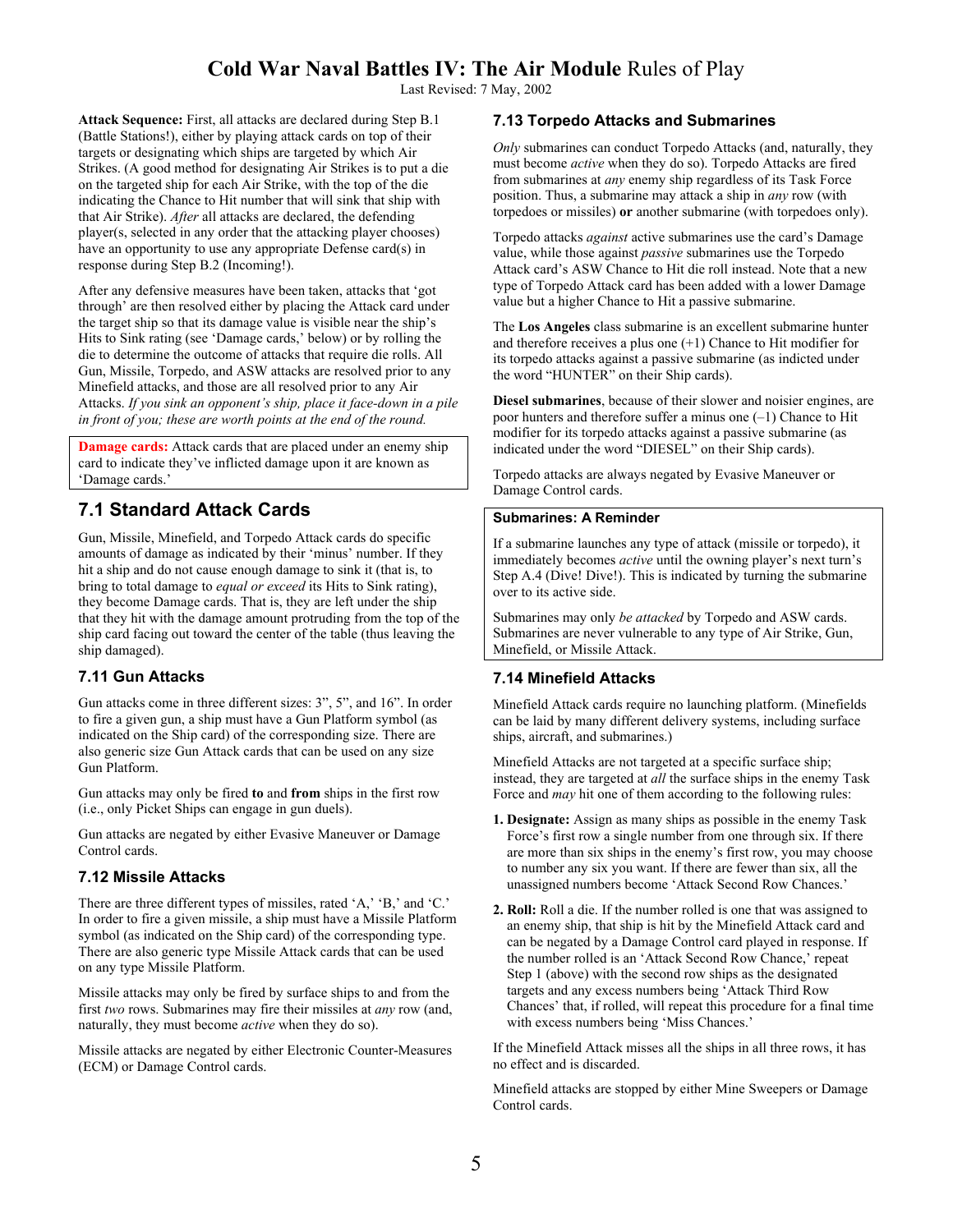Last Revised: 7 May, 2002

#### **7.15 Anti-Submarine Warfare (ASW)**

Anti-Submarine Warfare and Land Based Anti-Submarine Warfare cards can be played as either an Attack or Defense card (which is why the bar on their left-face is both red and black).

It is played as an **Attack card** if it is used to attack an opponent's submarine during a player's Step B.1 (Battle Stations!). This counts as one against his Fog of War allotment for that turn. Note that the chances are better for sinking an active submarine, and that the **Los Angeles** and **Alfa class** submarines inflict a minus one (–1) Chance to Hit die roll modifier on any ASW roll targeted at them (due to their superior stealth and speed, respectively).

**Diesel submarines**, because of their slower and noisier engines, are easier prey and therefore award ASW attacking them a plus one (+1) Chance to Hit modifier (as indicated under the word "DIESEL" on their Ship cards).

**Soviet Echo class submarines**, because they need to surface to launch and guide their missiles, are particularly vulnerable when in *active* mode. They award ASW attacking them a plus *two* (+2) Chance to Hit modifier (as indicated under the word "LAUNCH" on their Ship cards).

As indicated on their cards, Anti-Submarine Warfare is Carrier Modified (see 10), while **Land Based** Anti-Submarine Warfare is *not*.

A successful ASW attack can only be negated by a Damage Control card.

#### **A Note on Air Attacks**

If a player does not have enough Fog of War allotment remaining to utilize every possible Air Strike afforded him by a given Attack card or Carrier, any excess Air Strike capability is simply ignored.

If there are multiple Air Strikes assigned to a single ship and it is sunk by the first attack, the extra Air Strikes have no additional effect and cannot be repositioned; they are simply 'wasted.'

**Important:** Air Attacks are conducted *last*, after all Gun, Missile, Torpedo, ASW, and then Minefield Attacks have been resolved.

#### **7.16 Land Based Air Strike**

A Task Force does **not** need an Aircraft Carrier in it to use a Land Based Air Strike card (or a regular Air Strike card, for that matter).

Up to *two* or *three* (depending on the card) target ships can be attacked (or the same ship can be targeted for two attacks) for each Land Based Air Strike card. Each such attack counts as one against a player's Fog of War allotment. The Chance to Hit each ship is determined by the row that ship is in (see 4.13 to determine 'Which Squadron Do I Use?').

Land Based Air Strikes are stopped by successful Intercept (see 8.33), Air Cover (see 8.33), or Air Defense (see 12.1). One successful Land Based Air Strike attack is negated for each Damage Control card played in response.

#### **7.17 Bomber Strike**

A Task Force does **not** need an Aircraft Carrier in it to use a Bomber Strike card.

All surface ships in an opposing Task Force are attacked as a *single group* rather than targeting any specific ships in it. The attacking

player throws one die for each Fog of War allocated to the Bomber Strike (any or all of the attacking player's Fog of War allotment may be employed by this single Attack card – *you should see what happens when six Bomber Strike rolls come in!*). The Chance to Hit each ship is indicated on the card itself (see 4.13 to determine 'Which Squadron Do I Use?').

Once the number of enemy surface ships hit is determined, the defending player chooses exactly which of his surface ships will suffer the damage. Ships sunk by other concurrent attacks may not be chosen to take hits; the damage must be spread out so that every hit is applied, if possible. Excess hits are ignored.

A Bomber Strike will have its number of attack die rolls reduced by **two** for each successful Intercept (see 8.33) and **one** for each successful Air Defense (see 12.1). One successful Bomber Strike attack is negated for each Damage Control card played in response.

#### **7.18 Surprise Attack**

A Surprise Attack card is played *as a supplement* to any one Air Strike or submarine attack. The Surprise Attack card *must* be played at the same time as the attack it is supplementing, and it **does** cost one Fog of War to play this card so that the supplemented attack receives the element of surprise.

*All* of the attacks conducted by that Land Based, Bomber, or Carrier Air Strike are considered Surprise Attacks.

*Either* a submarine's Missile **or** Torpedo Attack card (but not both) is considered a Surprise Attack.

The defending Task Force may use **no** Area or Point Defense cards in response to a Surprise Attack; not even Damage Control. Air Defense rolls, however, *are* still conducted, but with a minus one (– 1) Chance to Hit modifier.

Surprise is negated by Early Warning Systems.

#### **7.19 Mission Briefing**

A Mission Briefing card, too, is played *as a supplement* to any one Bomber Strike or Land or Carrier Based Air Strike attack.

- Bomber Strike rolls (all of them) have their Chance to Hit increased by one (+1).
- Land Based Air Strikes have their each of their Chance to Hit rolls for that Squadron increased by *two* (+2).
- Carrier Based Air Strikes have the Chance to Hit rolls for each Squadron in that Carrier Air Group increased by *two* (+2)

The Mission Briefing card *must* be played at the same time as the attack it is supplementing, and it **does** cost one Fog of War to play this card so that the supplemented attack receives the benefit of the Mission Briefing. A Mission Briefing *can* be used, with deadly effect, in conjunction with a Surprise Attack (7.18).

No die roll is needed when using a Mission Briefing; its Chance to Hit modifications are automatically applied.

### **7.2 Carrier Air Strikes**

Aircraft Carriers may launch one Carrier Air Strike during Step B.1 (Battle Stations!) for *each* Squadron on that Carrier that has Target Rows listed (so if it has two such 'attack' Squadrons, they could both attack during Step B.1). This is done by simply announcing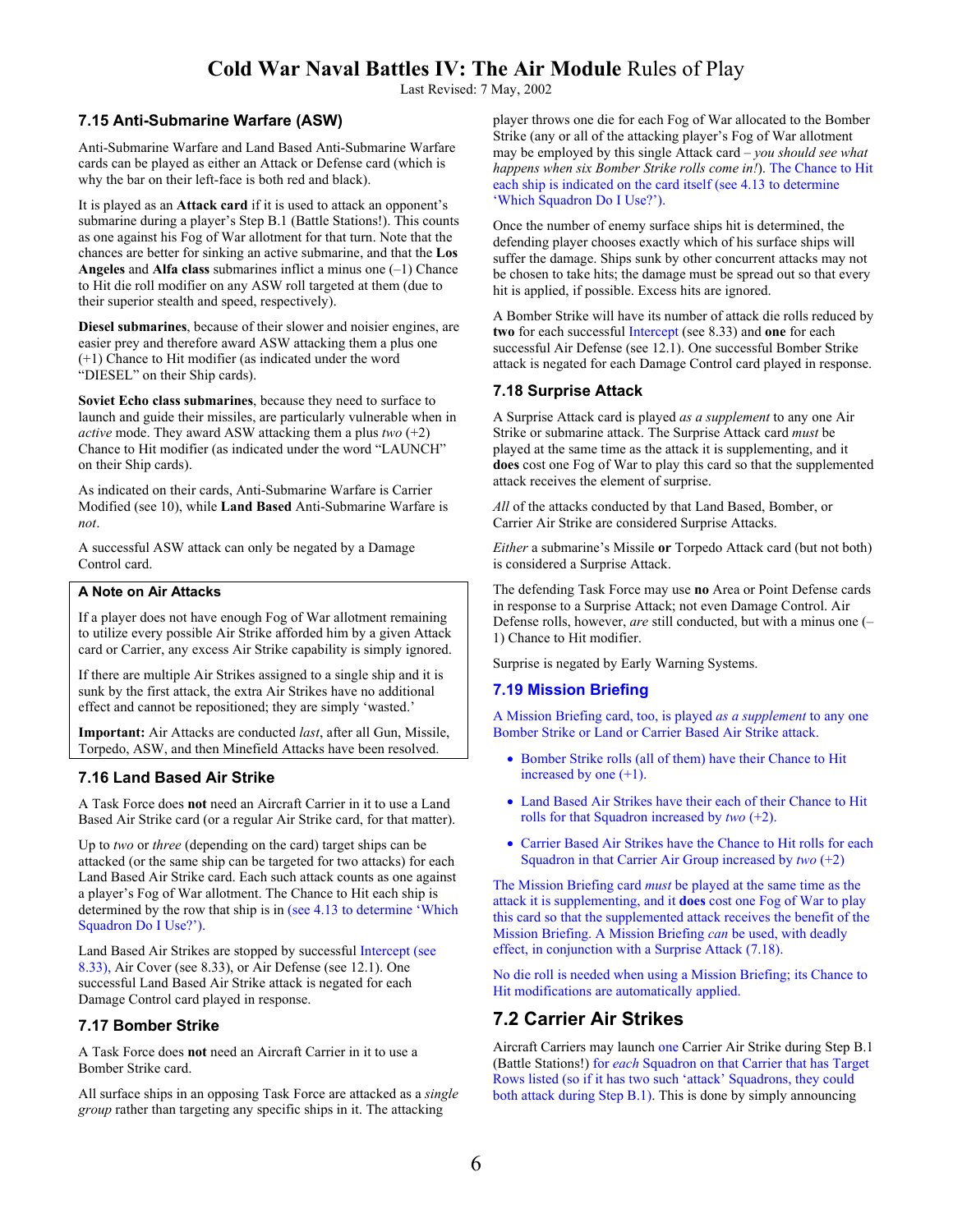Last Revised: 7 May, 2002

the target ship(s). No Action card is used or necessary to conduct a Carrier Air Strike.

Each Carrier Air Strike Attack counts as one against the attacker's Fog of War allotment.

The Chance to Hit each ship is indicated on the Carrier Air Group card itself and determined by Squadron based upon the row the target ship is in, in the same manner as a Land Based Air Strike (see 7.16).

Carrier Air Strikes are stopped by successful Intercept (see 8.33), Air Cover (see 8.33), or Air Defense (see 12.1). One successful Carrier Based Air Strike attack is negated for each Damage Control card played in response.

# **8. Defenses**

Attacks may be stopped, negated, or reduced by using the appropriate defenses. There are two ways to play a Defense card: either during your turn's Step B.1 (Battle Stations!) as Area Defenses, or during your opponent's turn Step B.2 (Incoming!) as Point Defenses.

**Important:** During an opponent's Step B.2 (Incoming!), all of a player's Area Defenses are resolved before any of his Point Defenses are conducted (see below).

#### **Defense cards have a black vertical bar along their left face.**

### **8.1 Area Defenses**

All Defense cards played on your turn during Step B.1 (Battle Stations!) are known as 'Area Defenses.' Area Defenses protect *all*  the vessels in that Task Force against *all* applicable attacks. They continue to do so until removed during that player's next Step A.1 (Clear the Decks!).

Area Defenses are placed face-up (exception, see 12.4) in front of your Task Force's first row (i.e., closer to the center of the table than your first row). Playing Area Defense cards in this manner does *not* count against that player's Fog of War allotment that turn. *In effect, this is a 'free action.'* 

Also, see Optional Rule 13.1 for some Area Defense bonuses.

**Designers' Note:** So, if you put an Area Defense ECM card out, your Task Force is completely invulnerable to all Missile Attacks against it until your next Step A.1 (Clear the Decks!) removes it.

## **8.2 Point Defenses**

A Defense card held in a player's hand may be used during an opponent's Step B.2 (Incoming!) to respond to a single *specific* attack he makes against that player. Unlike an Area Defense, once used to defend against that specific attack, the Point Defense card is immediately discarded. (The good news is that it costs you no Fog of War points to play Point Defenses during another player's turn.)

**For Example:** Two Gun Attacks and a Missile Attack are targeted at a surface ship. The owner has no appropriate Area Defenses and responds by playing one Evasive Maneuver from his hand, stopping his choice of one of the Gun Attacks – presumably the one that causes the most damage. The other Gun Attack and the Missile Attack then do their damage to the targeted surface ship.

Point Defenses may be played *in addition to* Area Defenses. **All**  Point Defense cards must be played before any die rolls to resolve their outcomes are thrown.

**For Example:** If an Area Defense Air Cover doesn't stop an incoming Air Strike, additional Air Cover cards can be played as Point Defenses to try and stop it, but those additional Point Defense Air Cover cards must all be played before any are rolled for.

### **8.21 Carrier Air Cover Squadrons**

When defending, the posture of a Carrier Air Group may provide for (additional) *Point* Defense Intercept and Air Cover die rolls (see 8.33). A Carrier Air Group's Intercept and Air Cover ratings are usable during every opponent's turn, but only as a Point Defense (i.e., one shot per rating per turn). These ratings **never** provide Area Defense (i.e., one shot per rating *at each incoming target* per turn, 8.1).

### **8.3 Defense Cards**

The following are the standard Defense cards in *Cold War Naval Battles*.

#### **8.31 Evasive Maneuvers**

This card protects your ships from Gun and Torpedo Attacks. No die roll is needed when using this card; success is automatic.

#### **8.32 Electronic Counter-Measures (ECM)**

This card protects your ships from Missile Attacks. No die roll is needed when using this card; success is automatic.

### **8.33 Air Cover**

This card has a chance to completely stop a *single* Carrier or Land Based Air Strike attack die roll or Cruise Missile attack (see 12.9). Some Air Cover type Squadrons have, in addition to their Air Cover rating, a long-range 'Intercept' rating. This advanced Intercept rating provides that Squadron an *additional* 'free' shot at 'stand off' range. All Squadrons with an Intercept rating may conduct Intercept Attacks during that step (B.2.3.A) in the Sequence of Play. Intercept attacks are *in addition to* the Squardon's normal Air Cover attacks (B.2.3.B) and are the *only*  attacks that will affect Bomber Strikes (reducing by *two* the number of attacks originating from a Bomber Strike).

Thus, Squadrons with an Intercept rating will get to fire *twice* (at everything, if on Area Defense, or twice *total* if on Point Defense); once during Intercept combat and once again during Air Cover combat

**Note:** Carrier Air Squadrons are *never* on Area Defense.

Air Cover cards are **no longer** Carrier Modified.

Also see Optional Rule 13.1 for an Area Defense bonus.

#### **8.34 Land Based Air Cover**

A Task Force does **not** need an Aircraft Carrier in it to use a Land Based Air Cover card (or a regular Air Cover card, for that matter).

Except for being 'Land Based' and not being 'Carrier Modified,' it functions identically to a standard Air Cover card (as per 8.33, above).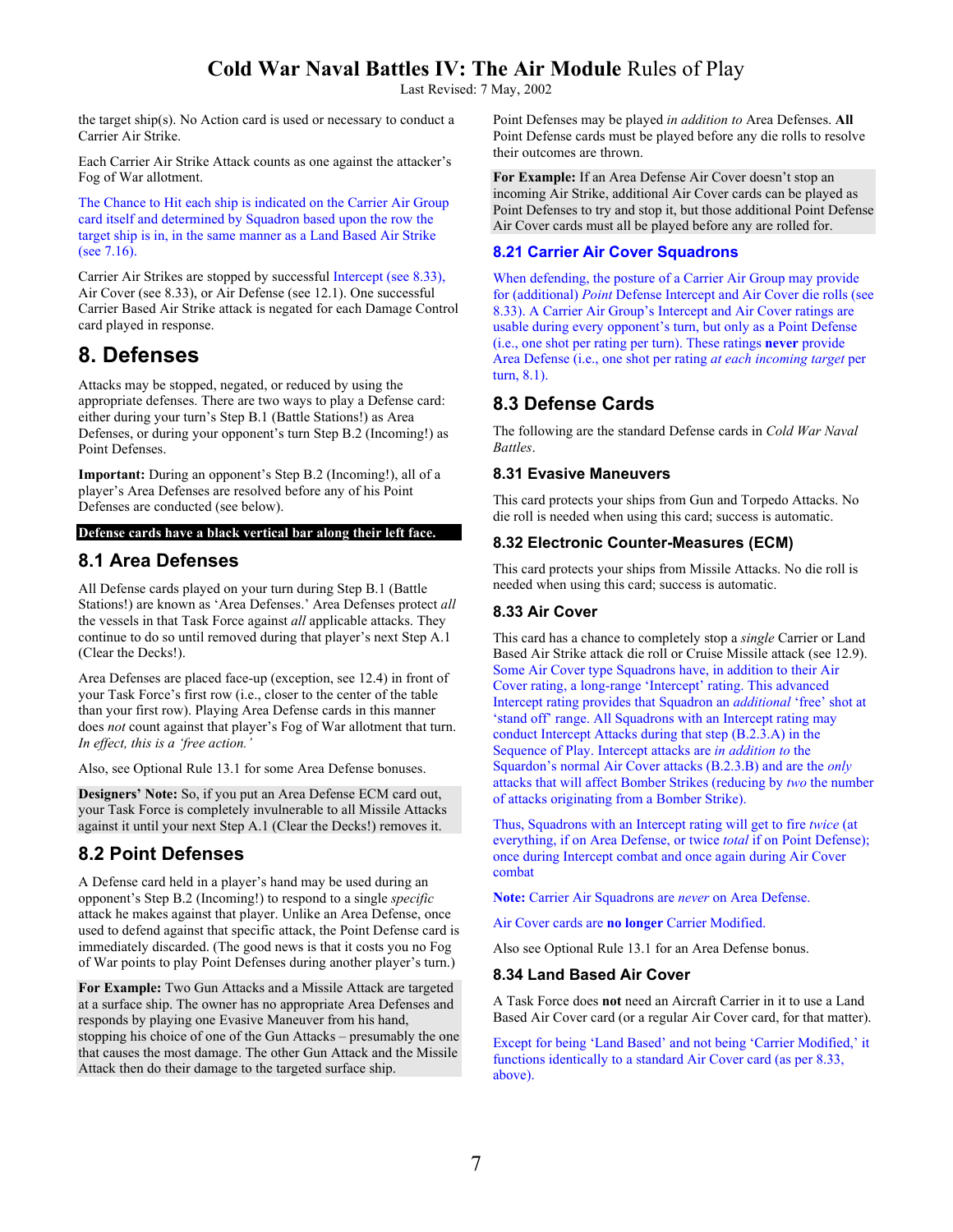Last Revised: 7 May, 2002

#### **8.35 Mine Sweepers**

This card protects your ships from Minefield Attacks. No die roll is needed when using this card; success is automatic.

#### **8.36 Crash Dive!**

This card can only be played as a Point Defense when one of your *active* submarines is under attack (even if by enemy Defensive Anti-Submarine Warfare). When played, the submarine immediately becomes *passive*. As a result, a Torpedo Attack against that submarine goes from a sure thing to a To Hit die roll and an ASW card its chances to hit reduced.

If attacked by enemy Defensive Anti-Submarine Warfare during your StepB.3 (Incoming!), your submarine's attack(s) are still conducted even if that submarine Crash Dives.

#### **8.37 Anti-Submarine Warfare (ASW)**

Anti-Submarine Warfare and Land Based Anti-Submarine Warfare cards can be played as either an Attack or Defense card (which is why the bar on their left-face is both red and black).

If it is played as a **Defense card**, it allows the player to engage attacking enemy submarines during their B.2. There is a 'Timing Element' involved (see below).

Note that the chances are better for sinking an active submarine, and that the **Los Angeles** and **Alfa class** submarines inflict a minus one (–1) Chance to Hit die roll modifier on any ASW roll targeted at them (due to their superior stealth and speed, respectively).

As indicated on their cards, Anti-Submarine Warfare is Carrier Modified (see 10), while **Land Based** Anti-Submarine Warfare is *not*.

A successful ASW attack can only be negated by a Damage Control card.

#### **The Timing Element for ASW Defense**

**Point Defense ASW** is considered a counterattack conducted *after*  the submarines have launched their attacks.

**Area Defense ASW**, however, is proactive and sinks submarines *before* they execute their attacks. Attacks launched by submarines sunk by Area Defense ASW still count against the attacker's Fog of War allotment. When a submarine's attacks are thus preempted, simply discard that submarine's played Attack cards.

#### **8.38 Early Warning Systems**

An Early Warning Systems card protects your ships from Surprise Attacks (as either a Point or Area Defense). No die roll is needed when used to negate a Surprise Attack; success is automatic.

**In addition**, an Early Warning Systems (EWS) card has the indicated Chances to Stop any one (on Point Defense) or all (on Area Defense) of the attacks specified on it (Gun, Missile, Minefield, Torpedo, and Air Strikes).

So, when used as a **Point Defense**, in addition to stopping a single Surprise Attack card (if any are incoming), EWS also provides one die roll to stop a single incoming attack. It need not roll to stop the one that previously benefited from Surprise, but may be targeted at *any* one incoming attack of a type listed on its card.

When used as an **Area Defense**, EWS stops *all* incoming Surprise Attack cards and receives one die roll to stop each and every incoming attack of the types listed on its card.

Note that the Chance to Stop Air Strikes rating will (like Air Cover) *reduce by two* the number of attacks originating from a Bomber Strike.

# **9. Special Cards**

**Important:** The play of Special cards does *not* count against a player's Fog of War allotment!

**Special cards have a blue vertical bar along their left face.** 

### **9.1 Additional Ship**

This card may only be played on your turn during Step A.5 (Ship, Ahoy!). Take the top Ship card from the appropriate Ship deck. *Which* Ship deck you draw from depends upon your *unmodified*  Fog of War die roll for that turn (Step A.2) as shown on the table below:

| <b>Unmodified</b> | <b>Your Additional Ship</b>        |  |  |
|-------------------|------------------------------------|--|--|
| Fog of War        | <b>Is Taken From</b>               |  |  |
| Die Roll          | <b>This Ship Deck</b>              |  |  |
|                   | #1 (CV, CVN, CVH, and SVHG)        |  |  |
| 2                 | #2 (BB, CHG, CA, CG, CGN, and LPH) |  |  |
| 3                 | #3 (SS, SSN, and SSGN)             |  |  |
| 4 through 6       | #4 (DD, DDG, FF, and FFG)          |  |  |

Thus, a bad (low) Fog of War die roll will allow you to draw better Additional Ships that turn. Note that a player may always draw from a higher numbered Ship deck than he is allowed to draw from.

If a player plays a second Additional Ship card on the same turn, that ship is drawn from the next *higher* numbered pile, and so on for each extra Additional Ship card played. Any number of Additional Ships necessary can be drawn from Ship deck #4.

If there are no cards left in a given Ship deck, use the next higher numbered Ship deck instead (or if Ship deck #4 is depleted, go back to #3, etc.)

Remember, you may play multiple Additional Ship cards in a single turn *one at a time*, each time examining the top cards in the respective Ship decks before deciding whether to play an Additional Ship card to take it or not.

A newly received surface ship is added to a row in your Task Force that conforms to Rule 5.3 (Ships in Row Requirement). Newly placed submarines arrive in passive mode.

You may use these new ships to attack with this turn.

### **9.2 Retreat**

This card may only be played on your turn during Step A.6 (Retreat!). It is played like an Area Defense card; that is, face-up in front of your first row of ships.

A Task Force that retreats can neither attack (i.e., its Step B is skipped that turn) nor be attacked in any way until the beginning of its next turn when the Retreat card is removed during that player's next Step A.1 (Clear the Decks!).

When played, a retreating player may conduct repairs by removing up to three *Damage cards* of his choice from the ships in his Task Force and placing them in the Discard Pile.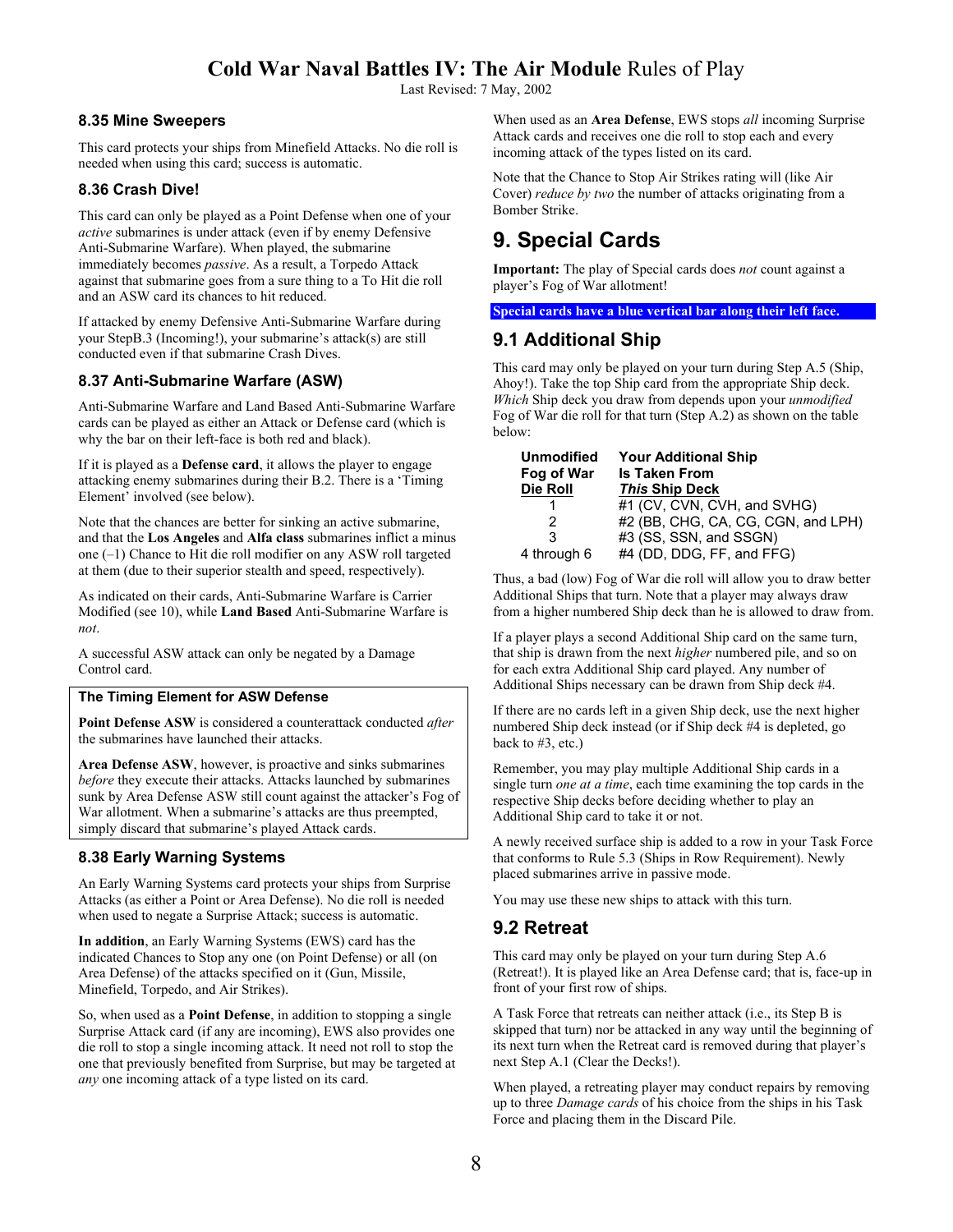Last Revised: 7 May, 2002

### **9.3 Damage Control**

This card can only be played as a Point Defense. When played, it will negate the effect on one vessel from *any* single Attack card or successful Air Strike. You may see the effects of all attacks upon your Task Force for that enemy player's turn before deciding which one(s) to allocate your Damage Control card(s) to.

## **9.4 Carrier Crew Efficiency**

This card may only be played on your turn during Step B.1 (Battle Stations!). It is used to increase by one (+1) all of the Intercept, Air Cover, and Air Strike Chance to Hit die rolls that originate from that Carrier's Air Group. (Note that it doesn't suddenly *create* a Chance to Hit where there was none before; it only modifies already existing ratings printed on the Carrier Air Group card.) The ASW modification value for that carrier is also increased by one.

No more than one Carrier Crew Efficiency card may be played on a single Aircraft Carrier per turn.

### **9.5 Air-to-Air Refueling**

This card will allow the player to reuse any 'Air card' (as listed below). Play (i.e., discard) this card in lieu of the Air card that you wish to reuse, returning that Air card to your hand. No die roll is needed when using this card; success is automatic.

**Air Cards:** Land Based Air Strike, Bomber Strike, Air Cover, Carrier Crew Efficiency, and Early Warning Systems. *As a reminder, the top border on the faces of these cards is <i>blue*.

### **9.6 Intelligence**

An Intelligence card can be used in one of two ways. No die roll is needed when using this card; success is automatic.

**Offensively**, you may play it during your Step B.1 (Battle Stations!) to look at an opponent's card hand and all his face-down Area Defense cards (see 12.4). This is a 'free peek' and does not count against your Fog of War allotment. After examining these cards, for each **two** you wish to expend from your Fog of War allotment, you may immediately discard one card of your choice from your opponent's hand (only, *not* his Area Defense cards).

**Defensively**, this card can be used as a sort of 'Point Defense' at any time to negate one Special (**blue**) or Tactics (**green**) card *as an opponent plays it* (including negating an opponent's Intelligence card!).

### **9.7 Bounce**

This card is played during any Step B.2.3.A or B when you conduct Air-to-Air Combat. Play it in lieu of rolling any single Intercept or Air Cover die roll for *automatic success*. Note, the decision to use this card **must** be made *before* the die is rolled and the result is known. It cannot be played retroactively afterward.

### **9.8 Jink**

This card is played during any Step B.2.3.A or B when another player conducts Air-to-Air Combat against one of your Squadrons. Playing this card negates any single successful Intercept, Air Cover, or Air Defense result. *Think of this card as a 'Damage Control' card for Squadrons.* Note, the decision to use this card is made *after* the die is rolled (or a Bounce card has been played, see 9.7) and the result is known.

# **10. "Carrier Modified" Action Cards**

Anti-Submarine Warfare cards (only) are "Carrier Modified." This means that, when played, their Chance to Hit ratings are increased by the ASW rating of *one* Carrier in their Task Force (the number shown in a circle over a submarine silhouette). Note that this one carrier may be used an unlimited number of times to modify these cards each turn.

Note that the **Land Based** ASW is *not* Carrier Modified!

**ASW Support ships:** The Soviet Moskva class and Italian Vittorio Venetto class Cruisers have ASW Rating that may be used in lieu of a Carrier Air Strike Rating for ASW conducted by that Task Force. These ships are immune to Bad Luck: Flight Deck Fire cards.

# **11. Sunk Ships and The End**

These are the acts of finality:

### **11.1 Sunk Ships**

When you sink an opponent's ship (it doesn't matter how badly damaged other players might have left it for you), collect it and place it near you, face-down, in a pile. At the end of the round, you will score the Point Value for those ships that you delivered the killing blow to. Other players are *not* entitled to know your score of sunken ships until that round of play is over.

### **11.2 Sinking a Player's Last Ship**

A player whose last ship is sunk **stays in the game** and must play an Additional Ship card as soon as he is able to. A player with no ships remaining in his Task Force may still play Land Based Air Strikes (7.16), Bomber Strikes (7.17), Escorting Air Cover (13.4), Air-to-Air Refueling (9.5), Surprise Attack (7.18), Tactics (13.5), and attack with Anti-Submarine Warfare (7.15), Minefields (7.14), and Intelligence cards (9.6).

A player receives **no points** for ships sunk while he has no ships in his own Task Force. Such sunken ships are placed, face-up, at the bottom of their respective Ship deck.

## **11.3 The End of a Round**

Once the draw deck becomes depleted, play continues until the end of the *next* complete series of player turns (at which time the round is over and points are scored).

So, when the last Action card is drawn, keep playing. Finish the current series of player turns, and then shuffle the Player Order cards for one last series of player turns to end the round. Note that players will be skipping Step C.3 (Resupply), of course, since there are no more Action cards to draw; instead you'll be just playing your hands down.

At the end of a round, every player scores points equal to the Point Values of all the enemy ships that they've sunk, plus all of their own ships that survived to the end of the round, less one point for each point of damage they have.

**For Example:** If you sank 50 points' worth of enemy ships that round, and had 15 points' worth of your own ships survive, your score would be  $50 + 15 = 65$  points. If your ships had Damage cards on them at the end of the round, those points would be deducted from your score. So, if your ships had 3 total points of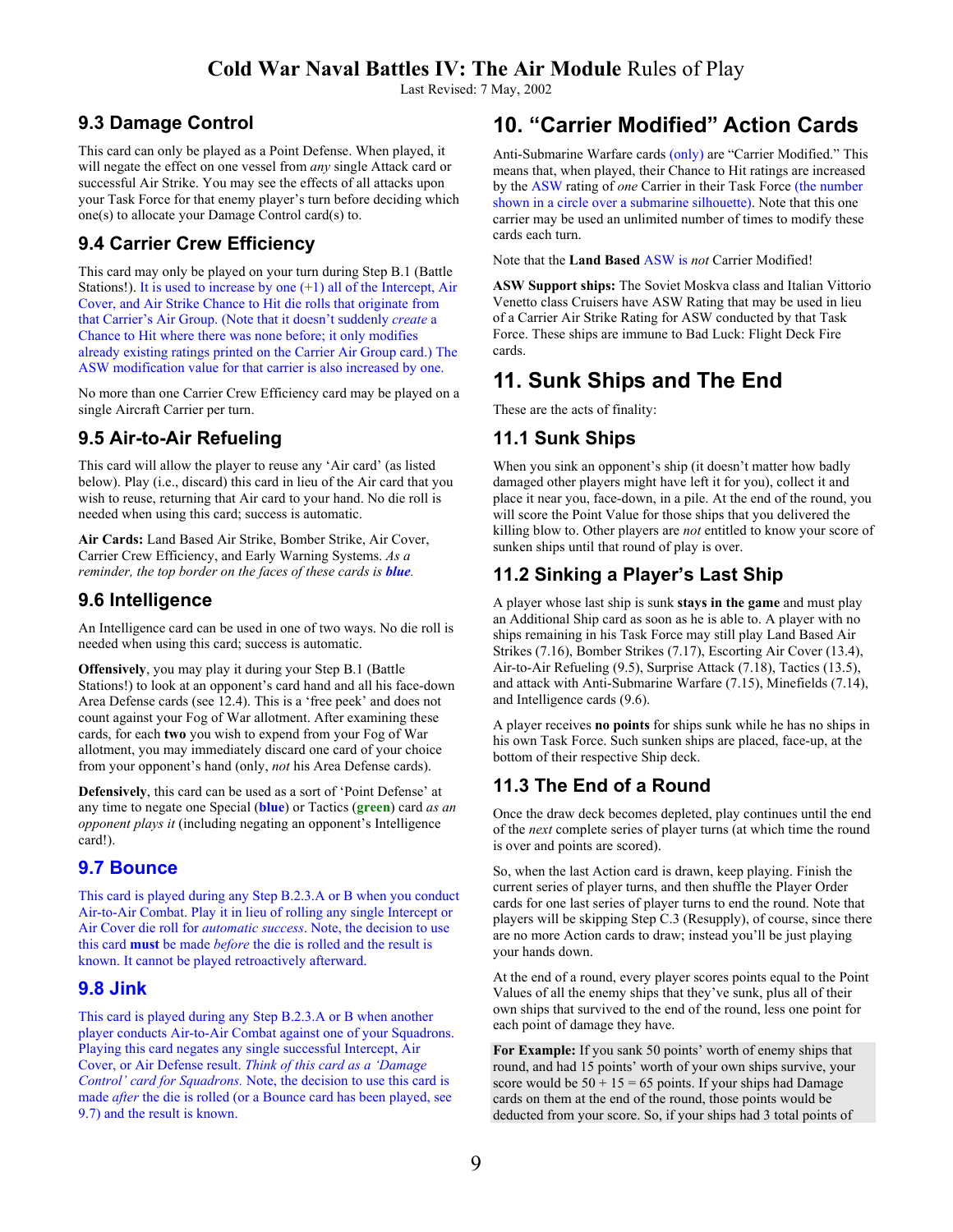Last Revised: 7 May, 2002

damage on them, then your score that round would be  $50 + 15 - 3 =$ 62.

## **11.4 The End of the Game**

The game ends at the end of a round that finds one or more players with 180 points. If more than one player has 180 points, the one with the most points is the winner.

# **12. Advanced Game Rules**

After players are familiar with the Standard Game, they will want to play the Advanced Game for added realism. All of the Advanced Game rules may be used separately or together. We hope, after you've gained some experience with the Standard Rules, that you will eventually play with *all* of the Advanced Game Rules to get the full *Cold War Naval Battles* experience.

## **12.1 Air Defense Systems**

**Highly Recommended:** Some ships have an Air Defense Rating shown inside a black parallelogram. This Air Defense system represents intrinsic Carrier Based Air Cover and/or that ship's Surface-to-Air Missile (SAM) defense systems. In addition to their regular abilities, ships with an Air Defense system may provide air defense that protects *their entire Task Force*.

*After* all Air Cover cards have been conducted in response to each specific Air Strike and their results are known, *each* Air Defense system in that Task Force may be assigned to make a defensive roll to stop *one* incoming Air Strike. (This represents that Task Force's 'last line' of air defense). Note that all Air Defense-targeted Air Strikes are designated by the owning player *before* any Air Defense die rolls are made.

A Chance to Hit roll *less than or equal to* a ship's Air Defense Rating will stop the single Carrier or Land Based Air Strike it was targeted at, or reduce by *one* the number of Bomber Strike attacks (if it was targeted at incoming Bomber Strikes).

Ships with an Air Defense Rating of ' $3 + 3$ ' are equipped with the sophisticated radar tracking and air defense system known as 'Aegis' [E' gis]. They may conduct *two* defense rolls against one Air Strike or one defense roll against each of two different Air Strikes.

**Designers' Note:** In the Air Module, while the abilities and ratings on a Carrier Air Group card are about the same as players are used to, many of the NATO ships have had their Air Defense Systems values reduced. This loss is replaced by a Squadron of 'fighters' whose Intercept and/or Air Cover die rolls will be used as Point Defense (like Air Defense Ratings) to defend their Task Force.

## **12.2 Carrier Strike Chance to Hit**

This rule is not required in the Air Module as each 'attack' Squadron on a carrier has its Chance to Hit values already determined by the Target Row of the enemy ship.

# **12.3 Carrier Strike Reduction**

When an Aircraft Carriers takes damage equal to one-half (1/2) of its Hits to Sink Rating (rounded up), its ratings are reduced by one (–1) to all of the Intercept, Air Cover, and Air Strike Chance to Hit die rolls that originate from that Carrier's Air Group. The ASW modification value for that carrier is also decreased by one.

Note that the above penalty is, in effect, temporarily offset by playing a Carrier Crew Efficiency card (9.4) on such a damaged Aircraft Carrier.

# **12.4 Prepared Defenses**

**Highly Recommended:** An Area Defense card may be placed *face-down* in front of your Task Force during your Step B.1 (Battle Stations!) *if you expend a Fog of War to do so*. Face-down Area Defense cards must be revealed (and used) at their first opportunity for use (during an opponent's Step B.2: Incoming!) or when finally discarded (during your next Step A.1: Clear the Decks!).

**Designers' Note:** This adds a whole new dimension of cat-andmouse to the game!

# **12.5 Critical Damage**

When a ship is one point away from sinking, it may no longer attack or conduct Air Defense (see 12.1) until it is repaired (by playing a Retreat card and removing some of the Damage cards assigned to it). Consequently, critically damaged Aircraft Carriers may no longer use their Carrier Air Strike Ratings to launch Carrier Air Strikes or modify ASW and Air Cover cards (see 10).

# **12.6 Battleship Armor**

Unlike all the other ships of this era, the refitted WWII Battleships have extensive armor plating. To represent this, reduce the value of all Damage cards on a Battleship by one *each*. Thus, a '1' value Damage card on a Battleship would have no effect.

# **12.7 Air Strikes Versus Larger Ships**

Due to their larger size, ships with a current Hits to Sink Rating of seven or greater (after any Damage card values are subtracted from its printed Hits to Sink Rating) can absorb an Air Strike *without being sunk*. Instead, such ships considered 'Crippled' after receiving that successful Air Strike and are so indicated by flipping them over to their Crippled (reverse) side.

When a ship is Crippled, retain all the other Damage cards it might have underneath it *but ignore them*. A crippled ship is always considered one point away from being sunk (so **any** subsequent damage always sinks a Crippled ship). Thus, a second successful Air Strike on these larger ships during a single turn *will* sink them.

**Designer's Note:** Players may want to assign more than one Air Strike against these larger ships in hopes of finishing them off, rather than leaving them as helpless Cripples.

Note that Damage cards take effect *before* the effect of Air Attacks conducted on the same turn.

**Important:** The other effects of being Crippled are identical to the effects of Critical Damage (see 12.5, above).

During a Bomber Strike, a player may absorb one hit against his Task Force by Crippling a qualifying ship and a second hit by actually sinking it.

Crippling effects are reversed (i.e., that Ship card is flipped back face-up to its non-Crippled side) as a single 'Damage card' when a Task Force is repaired during a Retreat (see 9.2). Any Damage cards it might also have must be repaired separately.

Crippled ships that survive to the end of the round are worth zero (0) points to their owner.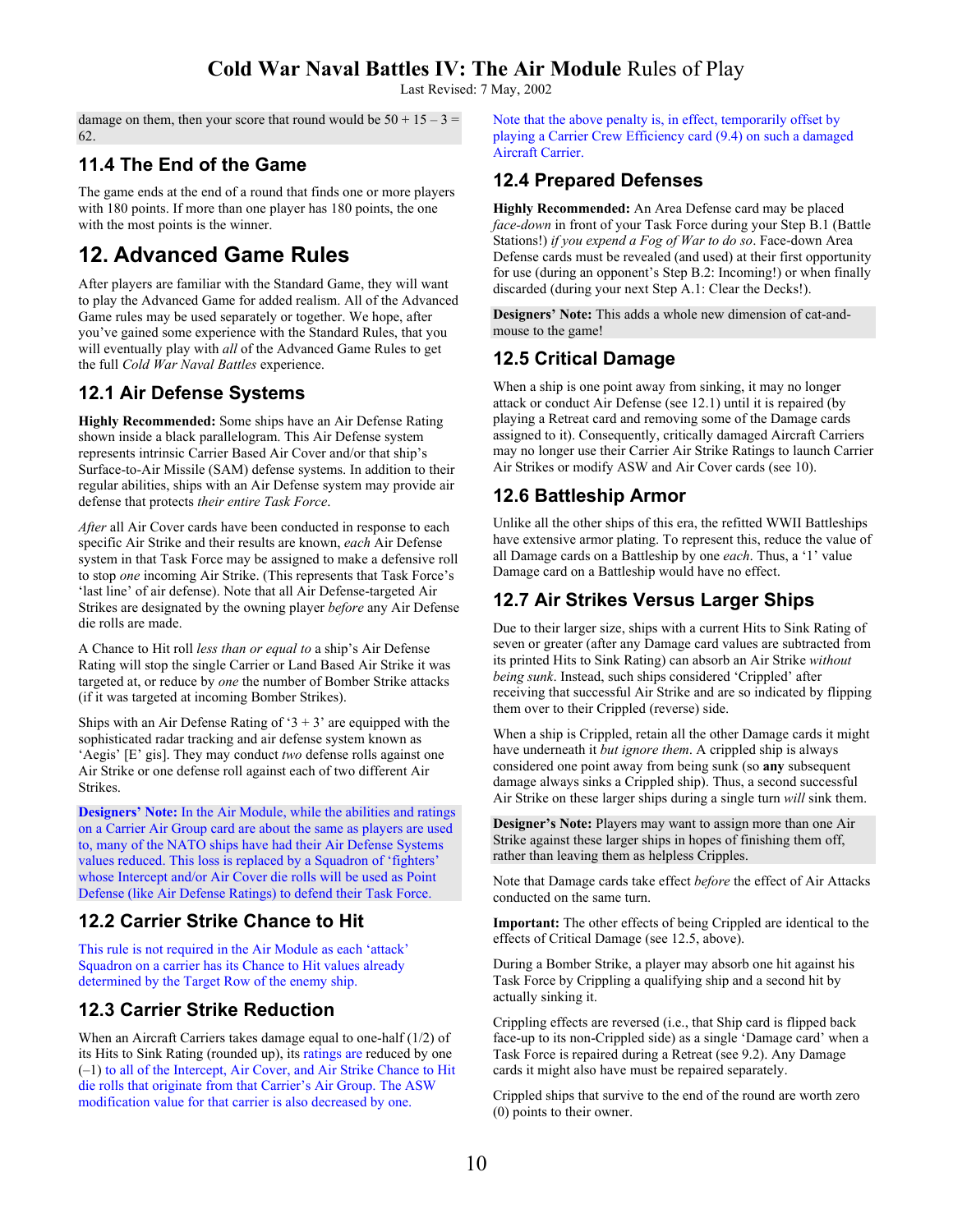Last Revised: 7 May, 2002

## **12.8 Attack Opportunities**

Assume that lesser 'size' gun and missile Attack cards represent broader attack opportunities (albeit at less damage).

Thus, allow ships with 'C' Missile Platforms to also use 'A' and 'B' Missile Attack cards (although *not* for Cruise Missile Attacks, see 12.9 below). Ships with a 'B' Missile Platform may also use 'A' Missile Attack cards.

Similarly, 16" Gun Platforms may also use 5" and 3" Gun Attack cards, and 5" Gun Platforms may also use 3" Gun Attack cards.

### **12.9 Cruise Missile Attacks**

A Cruise Missile Attack is more flexible for the attacker, but it is also more easily stopped by the defender than a regular Missile Attack. A Cruise Missile Attack can be thought of as both a Missile Attack *and* an Air Strike rolled into one.

A Cruise Missile Attack is one in which a 'C' Missile Attack card (*not* a generic Missile Attack card) is either: A) fired *from* a ship in the third row, **or** B) fired from a *surface* ship (**not** a submarine) at a ship *in the enemy's third row*, **or** C) **both** (thus, third row to third row combat *is* allowed via Cruise Missile Attacks).

A Cruise Missile Attack is stopped cold like a regular Missile Attack by Electronic Counter-Measures (ECM).

In addition, a Cruise Missile Attack is lumped in with any Air Strikes targeted at that Task Force and, like them, can be stopped by a successful Air Cover or Air Defense targeted at it. (See the example of Air Defense 'Layers,' below.)

**Important:** Cruise Missile Attack damage is applied *before* Air Strikes are conducted.

Naturally, Damage Control may be used to negate the effects of a successful Cruise Missile Attack.

## **Example of Air Defense 'Layers'**

An opposing player targets your Task Force with two Land Based Air Strikes, two Carrier Air Strikes and a Cruise Missile Attack (see 12.9). After he has declared the specific targets for each of these attacks, you commence your defense as follows:

- 1. **Area Defense** Air Cover and ECM are conducted first. The Air Cover would get one roll against *each* of the four Air Strikes **and** the Cruise Missile Attack (if the latter was not stopped by an Area Defense ECM).
- 2. **Point Defense** Air Cover and ECM cards may then be played to stop specific, individual surviving Air Strikes or Cruise Missile Attacks.
- 3. **Air Defense** die rolls (12.1) are then allocated against specific, individual surviving Air Strikes or Cruise Missile Attacks. After all Air Defense rolls are allocated, they are then resolved and their results applied.
- 4. If any incoming Air Strikes or Cruise Missile Attacks survived all of the above, they now do their damage. Cruise Missile Attacks are applied first, followed by Air Strike die rolls. The damage they inflict (if any) can be negated by Damage Control cards.

# **13. Optional Rules**

These rules are just that, optional. They are provided to add variation to the game but are certainly not required to get the full playing experience from *Cold War Naval Battles*. These Optional Rules may be used separately or together.

## **13.1 Quick Response Area Defense**

To better simulate the advantages of having an Area Defense in place in terms of response time to an attack, add one  $(+1)$  to the Chance to Hit for all Area Defense Air Cover, Land Based Air cover, Anti-Submarine Warfare, and Land Based Anti-Submarine Warfare cards. For Air Cover type cards, this includes both their Air Cover *and* Intercept die rolls.

## **13.2 Team Game**

Before the game begins, form teams with equal numbers of players (two or three).

During the game, you cannot attack a teammate's Task Force.

You *may* play Point Defense cards to protect a teammate's Task Force.

You may spend your Fog of War allotment on an additional activity now: transferring Ship or Action cards to *or from* a teammate (with that teammate's consent). The cost is one (1) Fog of War per card transferred.

- Action cards may be used immediately.
- Ship cards may not be used until the recipient's next turn. Rotate these ships 180 degrees to indicate that they cannot be used, and rotate them back during the new owner's next Step A.1 (Clear the Decks!).

The first team to reach the Victory Level of 360 in a two-player team game or 540 in a three-player team game is the winner.

Some 'House Rules' might be required to cover various contingencies.

### **13.3 Realistic Area Defense / Offense Limitations**

If a Task Force conducts any of the types of attacks listed below, the corresponding Defense card may *not* be played as an **Area** Defense on the same player's turn. Such cards *may* still be used for Point Defense, however.

| <b>Attack Type Conducted</b>     |  |  |  |  |
|----------------------------------|--|--|--|--|
| <b>By That Task Force</b>        |  |  |  |  |
| <b>Gun Attack</b>                |  |  |  |  |
| Missile Attack                   |  |  |  |  |
| <b>Carrier Based Air Strike*</b> |  |  |  |  |

**Area Defense Type Prohibited Evasive Maneuvers Electronic Counter-Measures Air Cover** 

\*Do not use with the Air Module in *Cold War Naval Battles III: The Expansion Kit*

# **13.4 Escorting Fighters**

Air Cover cards may be used to negate one successful enemy Air Cover attack. When so used (as a sort of 'Point Offense'), they are treated as (blue bordered) Special 'Jink' (9.8) cards (i.e., they cost no additional Fog of War to be used in this manner and they may be negated by a Point Defense Intelligence card).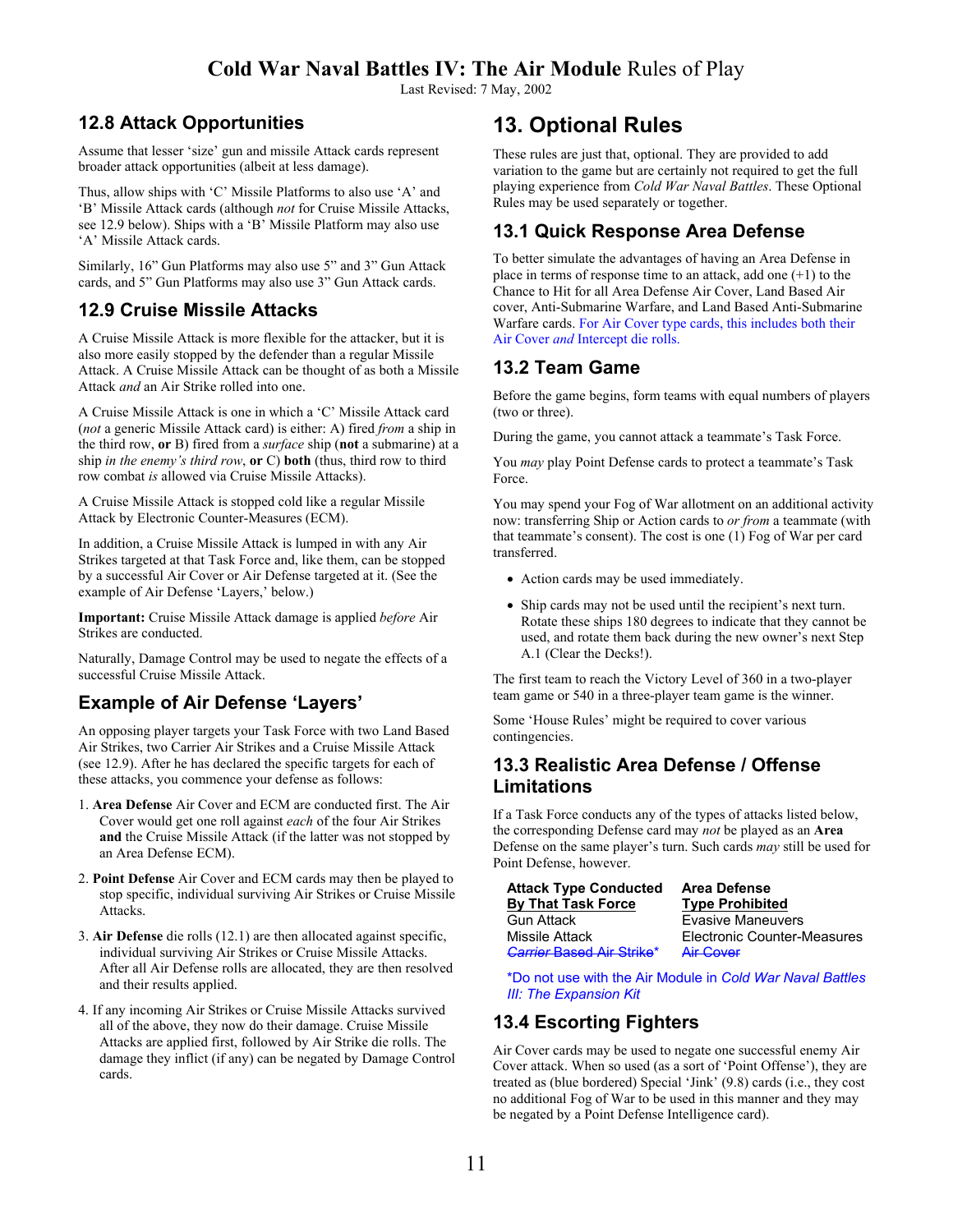Last Revised: 7 May, 2002

**Designers' Note:** Think of these as fighters providing a close escort of the strike mission, able to engage enemy fighters in air-toair combat and thus draw fire away from the strike aircraft.

### **13.5 Tactics Cards**

Tactics cards are played at any time with no Fog of War cost. They are placed face-up in front of the owning players Task Force (next to where Area Defenses are normally placed) for all to plainly see.

Until and unless negated, they remain in effect throughout the remainder of the game.

Tactics cards are negated by an Intelligence card played as a 'Point Defense' (see 9.6) or when their discarding is forced by the owner drawing a Counter-Tactics or Intelligence Leak Bad Luck card at any point after that Tactics card has been played.

#### **Tactics cards have a green vertical bar along their left face.**

**Note** that players may not want to include both the Tactics and Bad Luck cards right away. When using only the Tactics cards without the Bad Luck cards, secretly select four (4) Tactics cards at random and shuffle them into the Action deck *prior to* the deal (see 5.1).

#### **13.51 Fighter Tactics**

All of your Air Cover (and, with the Air Module, Intercept) die rolls receive a plus one (+1) Chance to Hit modifier.

#### **13.52 Improved ASW**

*All* of your ASW Attacks, and all of your Torpedo Attacks against passive submarines, receive a plus one (+1) Chance to Hit modifier.

#### **13.53 Jink Tactic**

All attacks of any type against your Air Strikes suffer a minus one (–1) Chance to Hit modifier.

### **13.54 New Evasive Technique**

This Tactics provides a last-ditch Chance to Stop *each* incoming Torpedo Attack (only, *not* Gun Attacks). Roll after all Evasive Maneuvers and Early Warning System defenses are conducted. Does *not* stop Surprise Attacks.

#### **13.55 New Jamming Technique**

This Tactics provides a last-ditch Chance to Stop *each* incoming Missile Attack. Roll after all ECM and Early Warning System defenses are conducted. Does *not* stop Surprise Attacks.

#### **13.56 New Satellite Orbit**

Add one (+1) to your Fog of War die rolls. Results that are greater than '6' are allowed.

### **13.57 Sneak Attack Tactic**

Your submarines may remain *passive* when attacking.

### **13.58 Submarine Evasion Tactics**

All ASW die rolls (only, *not* Torpedo Attack die rolls) against your submarines suffer a minus one  $(-1)$  Chance to Hit penalty.

# **13.6 Bad Luck Cards**

Bad Luck cards have a noticeably different looking back than regular Action cards. With the words "BAD LUCK" in black letters and a picture of a ship in distress, players are supposed to know when their opponents draw Bad Luck cards during their Step C.3 (Resupply).

Bad Luck cards have no vertical bar along their left face because they are never kept in a player's hand.

**When drawn**, set aside *the first two* Bad Luck cards pulled during your Step C.3 (Resupply) and discard all additional Bad Luck cards pulled at this time (that's *too much* Bad Luck!).

After a player's hand is brought up to full-strength (*not* counting Bad Luck cards) during his Step C.3 (Resupply), any Bad Luck cards drawn and set aside will take effect during his step C.4 (Fortunes of War). The player drawing a Bad Luck card suffers its consequences.

**The drawing player's opponents determine how the Bad Luck cards are applied.** After examining them, they will determine the sequence of their application (if two are suffered) and the specific target card(s) affected. If you have more than one opponent, they must reach a consensus or 'dice off' to see whose opinion prevails.

**Note** that players may not want to include both the Tactics and Bad Luck cards right away. When using only the Bad Luck cards, secretly select seven (7) Bad Luck cards at random and shuffle into the Action deck *after* the deal before commencing the game (see 5.1).

### **13.61 Counter-Tactics**

You will lose one card. It may be either:

- A Tactics card currently in front of your Task Force, or
- An Area Defense or Retreat card currently in front of your Task Force, or
- A card from your hand.

Your opponents may *not* examine your hand or face-down Area Defense cards. If chosen, they are 'picked blind' (exception, see Intelligence Leak, 13.64 below). If they select a Retreat card that is currently played in front of your Task Force, the damage remains repaired, but your immunity from enemy attacks is lost.

#### **13.62 Disabled Fire Control**

This is a special Damage card that is slid under the *bottom* side of a ship card (i.e., just below the weapons console). One ship or submarine in your fleet can no longer launch Missile and Torpedo attacks. It can conduct Gun Attack normally, and Air Defense with a minus one (–1) Chance to Hit modifier.

A Disabled Fire Control is negated by a Damage Control card (see 9.3) or removed as one Damage card during a Retreat (see 9.2).

#### **13.63 Flight Deck Fire**

This is a special Damage card that is slid under the *bottom* side of a ship card (i.e., just below the weapons console). One Carrier in your fleet has its Carrier Air Strike Rating reduced by one. ASW Support ships are immune to Flight Deck Fire cards.

A Flight Deck Fire is negated by a Damage Control card (see 9.3) or removed as one Damage card during a Retreat (see 9.2).

### **13.64 Intelligence Leak**

You must either: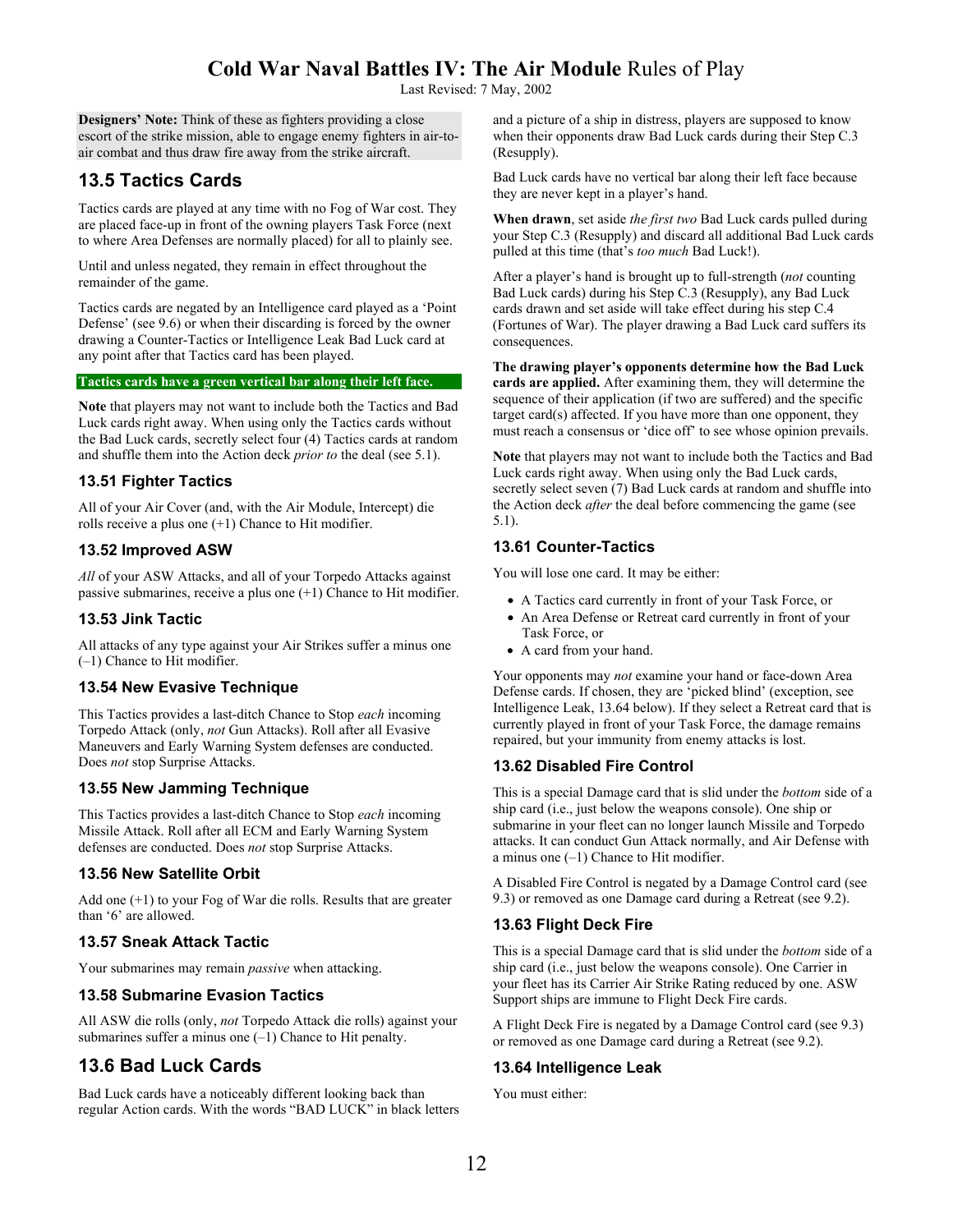Last Revised: 7 May, 2002

- Reveal your Action card hand and keep it face-up on the table in front of you until your next Step A.1 (Clear for Action!), or
- Reveal all of your face-down Area Defense cards, or
- Discard one of your Tactics cards that is currently in front of your Task Force, or
- Change all of your submarines' status to *active*.

#### **13.65 Ship's Explosion**

This is a special Damage card that is slid under the top side of a ship card like most other Damage cards.

The player who drew this card examines it and rolls a die to determine if it is a Primary or Secondary Explosion.

If it is a Primary Explosion, it affects any one ship or submarine in your Task Force.

If it is a Secondary Explosion, it affects any one ship or submarine in your Task Force *that presently has a Damage card already on it* 9including other Bad Luck Damage cards drawn on this or a previous turn). **Only** damaged ships can incur a Secondary Explosion. If you have no damaged ships with a Secondary Explosion occurs, this card is ignored and discarded.

A Ship's Explosion is negated by a Damage Control card (see 9.3) or removed as one Damage card during a Retreat (see 9.2).

No one scores points for ships that are *sunk* by a Ship's Explosion.

## **13.7 Hidden Carrier Air Group Posturing**

During your step C.1 (Work the Hangers), you may secretly posture your Carrier Air Groups by placing them *underneath* their Ship card. They are not revealed until actually used to launch an Air Strike or conduct Air-to-Air Combat (i.e., an Intercept or Air Cover die roll).

# **14. Tournament Rules**

*Cold War Naval Battles* is highly suited for tournament play.

### **14.1 Setting up a Tournament Game**

The setup up rules added in *Cold War Naval Battle III: Reinforcements* are perfectly suited for tournament play.

**Designers' Note:** This will give players a relatively equal start. We recommend that 4-player games be used in tournaments whenever possible as this will greatly speed up play. The last game, however, can have a full table of up to six finalists at it.

### **14.2 The Tournament Official**

The person organizing the tournament will determine which Advanced and Optional Rules will be used (all of the Advanced Rules are recommended). The Tournament Official will also determine what point totals will be required to advance into later segments of the tournament, as well as any new 'House Rules' that might be in effect during tournament play.